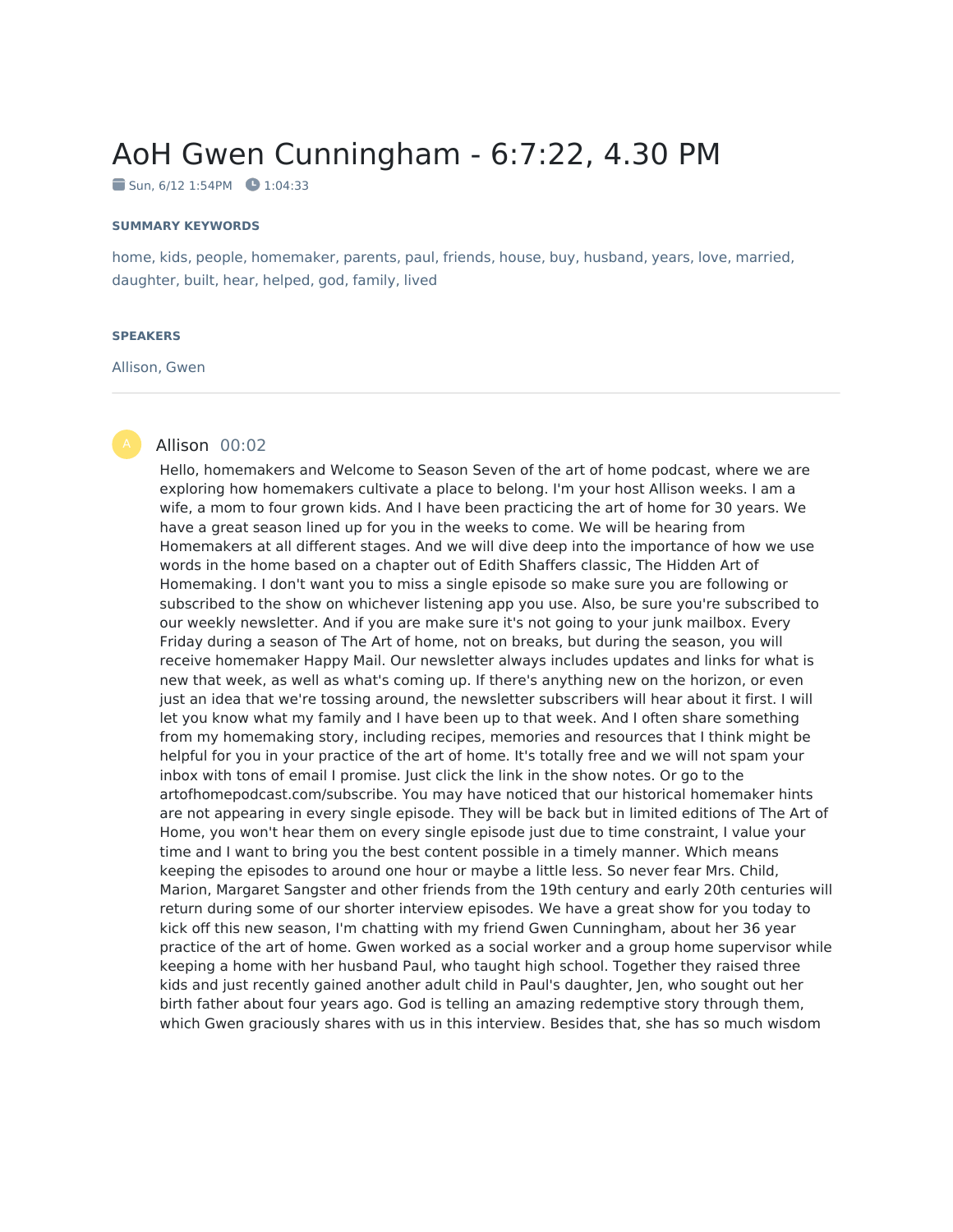to impart the kind that comes with years of experience, and it is my honor to share with you Gwen's story of home. All right, I am here with my friend Gwen Cunningham. And before we go back to the beginning of your story, could you just tell us a little bit about who you are today.

# Gwen 03:16

Okay, well, I'm a wife of 36 years. My husband is Paul. I'm a mother of three children, Seth, Logan, and Jessica. And a stepmother of Paul's daughter, Jen, who we just met four years ago, this month. And a grandmother of seven. So Jen has six children. And Jessica just had a baby that's nine months old. I'm a retired school social worker. And right now I'm involved in the AWE ministry, helping teach the class with Sandi Goforth. And I'm a real estate investor. We have some rental properties and I'm learning to be an artist.



# Allison 04:01

Man. You are a busy lady. Yeah, I can't wait to hear all about these things. That's awesome. Okay, so let's let's jump back to the very beginning. When did you become a homemaker?



#### Gwen 04:16

Well, I was thinking about it, I think when I moved into the dorm in college, okay, because I was so excited to have matching bedspreads and room and all that. So that was probably 40 years ago.



# Allison 04:35

Okay. All right. Did you have roommates in your dorm?



# Gwen 04:39

Yes, I had one roommate. We lived in an old dorm. And so the rooms were big and it was nice. That's fun. I lived there two years and then I moved off campus into a house so that was really fun. Wow. Yeah, that was big time. Of course, my roommate. I shared a room with the Girl and then the third girl had her own room. So we had matching bedspreads and dishes and pots and pans and all that. That's so fun. So



G

#### Allison 05:09

how did that work out? Did you have skills? When you started kind of keeping your own little home in the dorm? And then in your your college house?

Gwen 05:18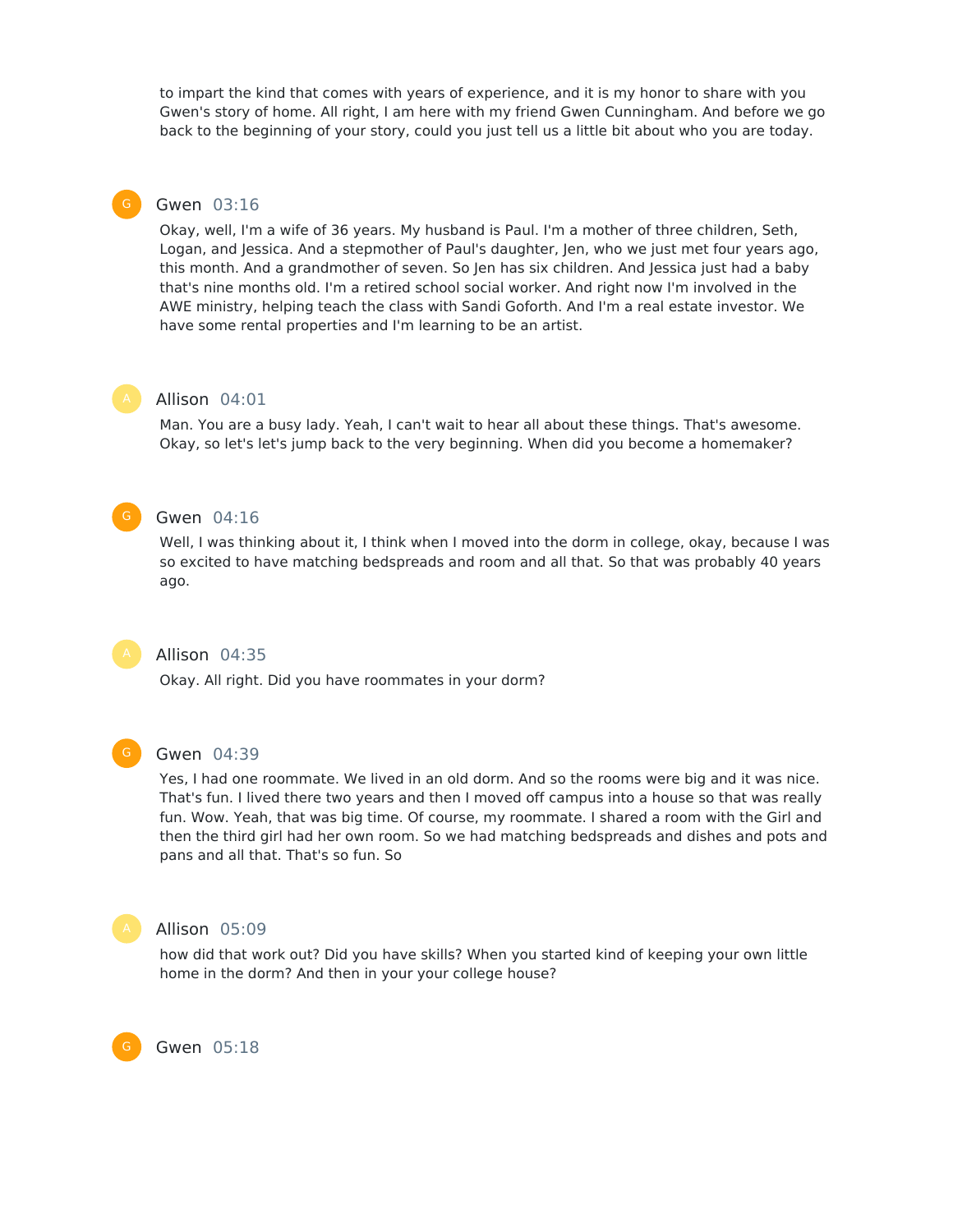Yes. Well, I have one sister, she's younger than me. And so my mom taught us to cook and she taught me to sew, I've made a lot of clothes. That was back in the 80s, when girls made their clothes sometimes. And we had to clean the house every Saturday. So we learned all all that stuff. And then my dad taught me, you know, like to mow the lawn and to change the tire on my car, that type of thing. So I think I was fairly independent. Yeah, in like doing my laundry and cooking, but it was a learning curve at first figure out how to plan a menu and go to the store and buy all the stuff. And I think that's a real eye opener when you have to start doing all that work yourself. I agree. Yeah. And then I'm like, Oh, my gosh, my mom spent so much time.



# Allison 06:15

Yeah. Was she a full time? stay at home mom? Or



# Gwen 06:19

did she work always worked, okay. Which makes me admire her even more, because she worked all day. And then she came home and did all this stuff, and then drove us around to all our lessons and Girl Scouts and stuff like that. So yeah,



# Allison 06:35

I mean, it's like having two jobs really. So is your sister older than you are young, she's

# Gwen 06:41

younger than she is younger. Okay, three years younger. Okay, so we were pretty close in age, as far as you know, being able to help with chores, although we were very grumbly and didn't like to do it. So I feel bad about that now.

#### Allison 06:55

Yeah. I mean, I think most kids are like that. So well. Okay. So how about after you? When did you meet your husband?



# Gwen 07:03

I met him my freshman year in college. Okay. And then we dated all throughout college. And then we got married after I graduated. I was in my first year of graduate school when we got married.



# Allison 07:15

Okay. And so then how was it different going from living on your own as a college girl with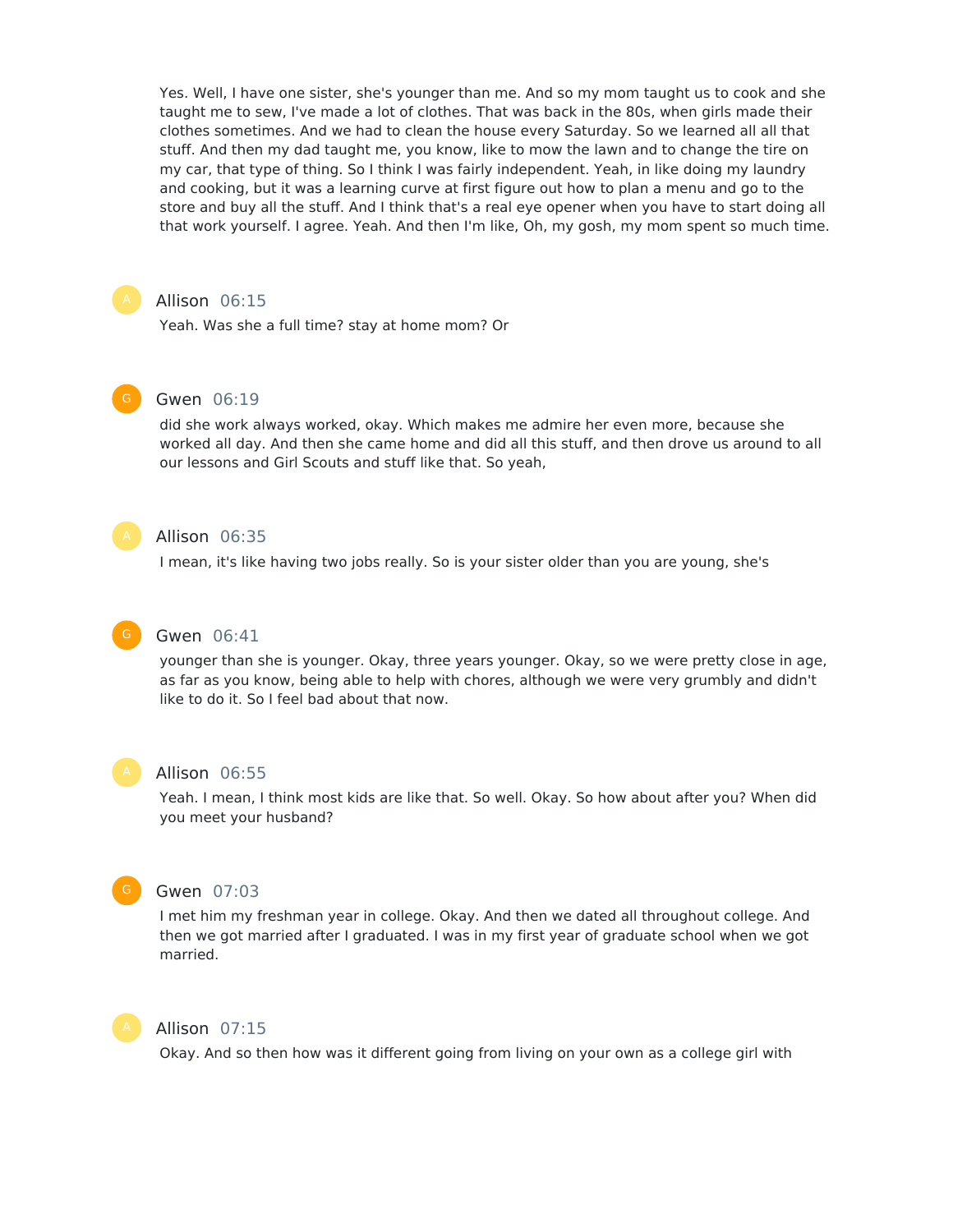# Gwen 07:26

Um, well, I think a few of the main things were getting used to living with a man instead of a woman. And then, oh, my parents paid for my college. And so I worked like in the summers, but that was my spending money. Right? Right, and really worry about money. But then I got married, and I'm in graduate school, and he's doing whatever he can to earn money. So suddenly, I had to think about how much I was spending at the grocery store. Shop on a budget and I got really into couponing. That's when you know, back when they had three, you know, three, multiply the coupons times three and stuff like that. Right? Right. It was always fun days looking at I save \$30 I know. I know.



# Allison 08:17

That was a yeah, there were there were even shows about like coupon clipping people and stuff on TV. That was a big thing. Well, what was a something that was was that you would you say budgeting was one of the hardest things for you to learn how to do or were there any other skills in the home that you had a real steep learning curve for?



# Gwen 08:36

That the shopping on a budget, but also, my parents were from Nebraska and they were meat and potatoes diet all grew up in Mexico on the mission field, and he liked rice and beans and Mexican food. So I didn't know how to cook that. So I didn't know how to cook anything he liked. But my mother in law, Helen, his mom, she just took me under her wing and taught me how to make everything that he liked to eat. And so Oh, that's that was really, really fun to get to. Yeah, bond with her over that.



#### Allison 09:12

Do you feel like you've kind of mastered it over the years?



#### Gwen 09:15

Yeah. Although he'd be happy if we ate beans and rice every day, but I don't really like it that much.



# Allison 09:24

What were you studying in graduate school?

 $\overline{a}$   $\overline{a}$   $\overline{a}$   $\overline{a}$   $\overline{a}$   $\overline{a}$   $\overline{a}$   $\overline{a}$   $\overline{a}$   $\overline{a}$   $\overline{a}$   $\overline{a}$   $\overline{a}$   $\overline{a}$   $\overline{a}$   $\overline{a}$   $\overline{a}$   $\overline{a}$   $\overline{a}$   $\overline{a}$   $\overline{a}$   $\overline{a}$   $\overline{a}$   $\overline{a}$   $\overline{$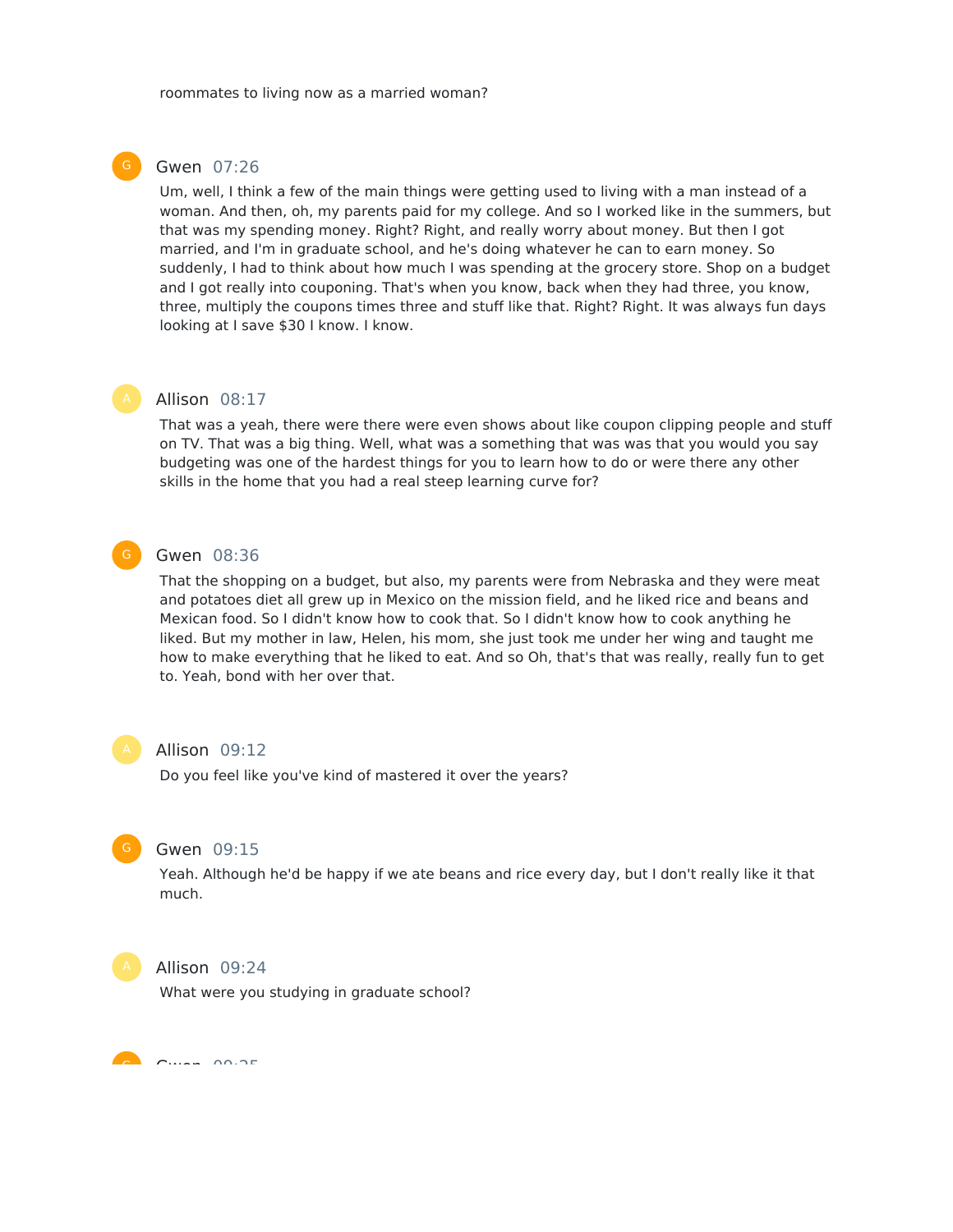

Social work. I have a master's in social work. Okay.

#### Allison 09:29

And then you said you were a retired school social worker. And so you did that all throughout your kids growing up.

### Gwen 09:36

I did work throughout my kids growing up. I wasn't in school social work till the end, I was more in medical field. Okay. I started off Lumpkin state school working with development, developmentally delayed people. At that time, they were trying to move people out into group homes instead of being institutionalized To the ones who are higher functioning. And so I was involved in getting group homes set up and overseeing them to make sure they got good care. And placing people in those homes. And so we when we moved to Seguine, I worked for a little mom and pop group home. They had two homes, it was an elderly couple that owned them. So I was the administrator of that and the social worker. So

# Allison 10:28

well, that's really interesting. I don't know anything about group home situations. I mean, anytime I hear the word home, my ears kind of perk up, because that's, you know, what we talk about here. So yeah. What is that like? And I mean, what can you just explain what a group home is? Sure,

#### Gwen 10:44

well, there's different levels of cognitive functioning. So you have high level people who they could cook, or they could take care of their clothing or in go to a job. But they need supervision, because they don't know how to manage their money, or they can't drive that type of thing. And then there's, you know, lesser functioning people who maybe need more care with their daily bathing or eating and that type of thing. And so I was in a level, one home, which was the highest level of functioning. And so we had staff that would teach the people how to cook. And they would not do the cooking, but they would watch them and help them, make sure they were safe and that type of thing. The staff did the shopping and and all that. But then the residents, they had to maintain the home, do the chores, they did their own laundry and that type of thing. And then they went to a sheltered workshop during the day to work. And then some of our residents actually had jobs in the community. Like, we worked real closely with Schlitterbahn, and we had three or four of our ladies that were greeters there, and they would put the armbands on people and see if they had questions or anything. So



# Allison 12:05

Schlitterbahn is a local waterpark. Just putting that out there for the audience. Well, that's why I thought, not everybody. Well, I mean, we have listeners in Germany, and they might be like, I

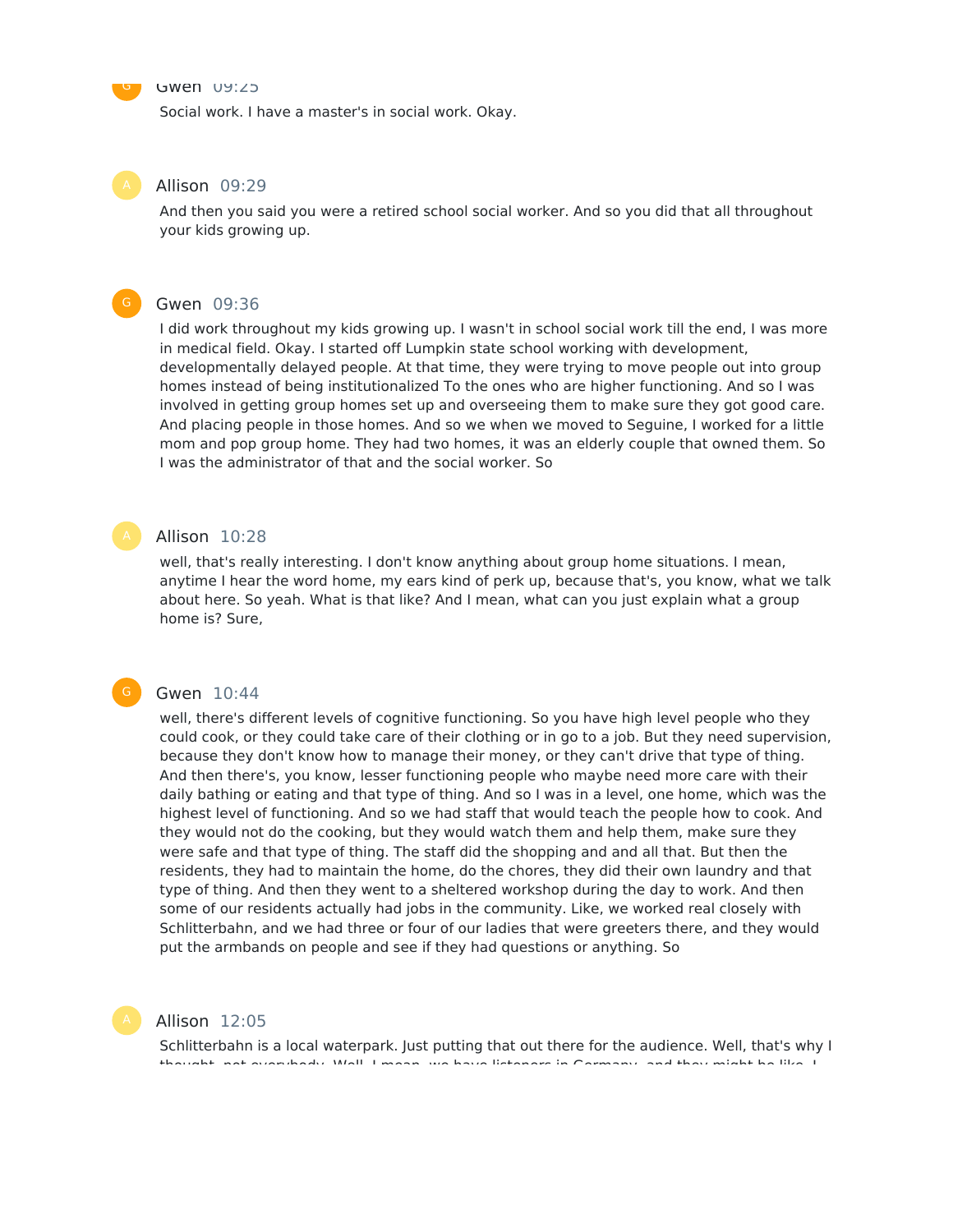thought, not everybody. Well, I mean, we have listeners in Germany, and they might be like, I don't know. So how did you see? I mean, because I'm just thinking of the connections here between a home with a nuclear family, mom, dad, kids, versus this kind of a home situation. You know, were there parallels there? Did they make, did the people in the homes make connections with one another? Where they were like functioning as a family?

# Gwen 12:35

Yeah. Because, you know, they had a sit down dinner, and breakfast. They packed their lunches and took those to work with I imagine they worked, ate lunch with their friends. But so yeah, I mean, they had like a chore chart. So maybe two or three people were involved in cooking, or others were doing the cleanup. And they ate meals together. They did activities together. Cool. So yeah, it was kind of like a family in our case. Because it was so small. And our, our, the owners were Christians, and they they paid well, they gave bonuses. So we our employees stayed for, you know, some had been there 10 years. So they were like family, too.

# Allison 13:21

So how did it affect your role in your home? The work, you know, working, because like we said with your mom, this is like having two jobs when you you're trying to run your own home and have a full time job. But then also just your perspective on your home. I'm just curious as to



#### Gwen 13:41

well, it was difficult because I was on call 24-7. So I could have been there all day and walk in the door and my pagers going off. Okay, somebody fell or in I would have, you know, there was certain protocols that had to be followed. And so it seemed like there was always interruptions. Yeah. When I worked at Lufkin state school, I can remember like, being disappointed or, you know, kind of feeling sad about something. And I would just go out to the unit where the people were basically in a vegetative state, and just walking around in there, and I was like, I don't have any problems. Yeah, so yeah, I don't know if that answered the

Allison 14:28 question. Yeah,



#### Gwen 14:29

I was just I do think that it helped me because there was so much structure in the group homes, and especially like the training, we would have a goal like so and so will learn to iron their clothes. And we would break it down into steps like firstly would learn to turn the iron on and set it to the right temperature and they would learn how to do a shirt or whatever. And so when my kids were really little, just like trying to get them all ready in the morning for school. I had this aha moment one morning because my son Logan, who's very sequential, he would get stuck. Well, there was one morning that his clothes were in the dryer. And he couldn't get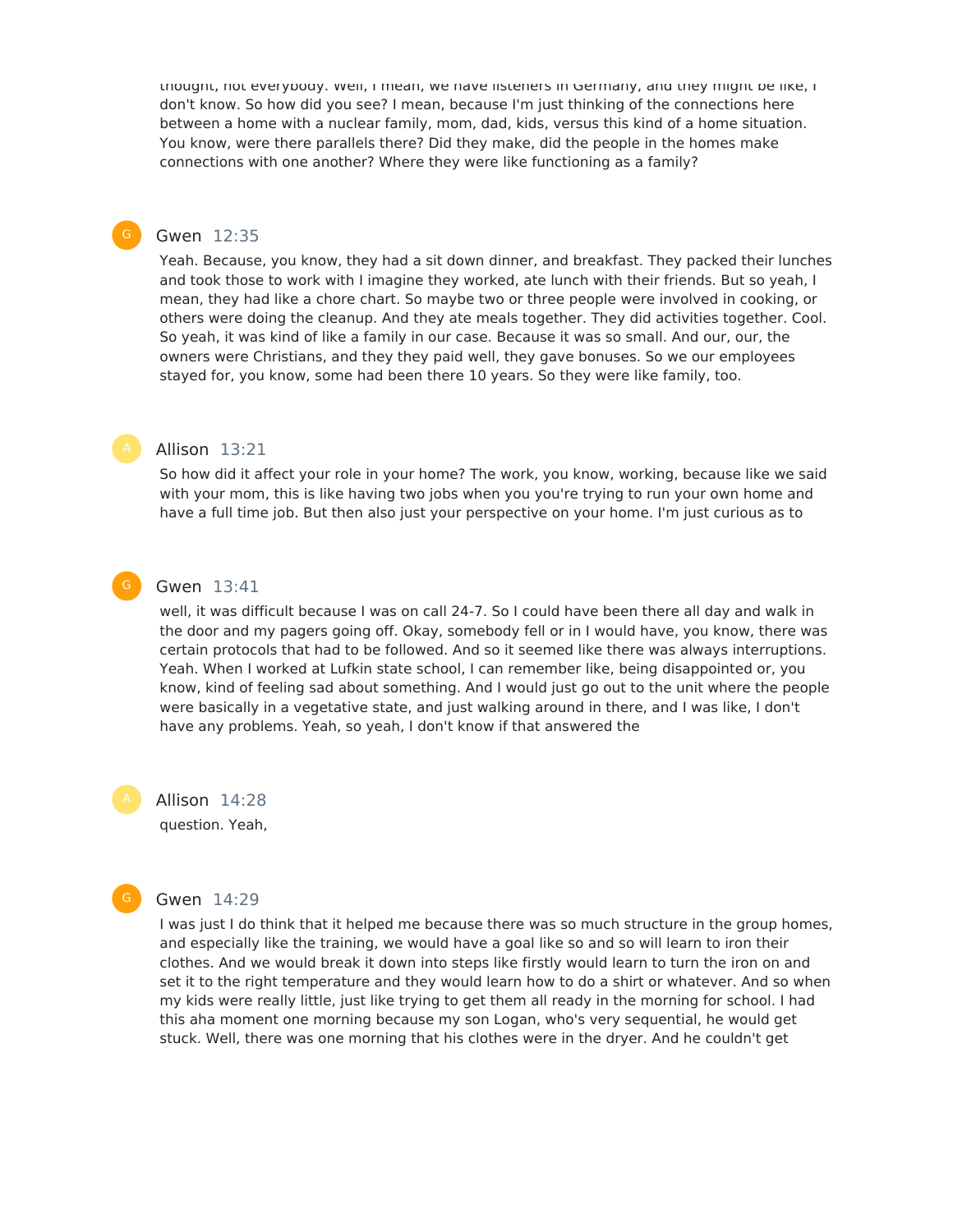dressed yet. But that, that messed up his order, and so he couldn't go on. And so I made like these little charts similar to what I would do at the group homes with the training, but I did it like for kids, and I made this staircase and I had little picture of them. And so it had all his steps for getting ready, and he could go up the stairs. And so that really helped him see, okay, I can skip this step and go on to the next one. So yeah, but and just help learning those cognitive learning styles of my own kids. Because Logan was so sequential, but that's why he's a good pole vaulter. So it's very sequential. Yeah. Everything right in this perfect order.

# Allison 16:01

Oh, that makes sense. Okay. And I'm sure we're going to talk some more about that, because I have questions about that experience. But But going back to the working in the managing the home and all of that, what were some of the things that you did, to sort of set and keep priorities? Because it's a lot to juggle? You know, and how did you get it all done? Are you a list maker? Or are you What did you do?

# Gwen 16:22

I am and that was one of the biggest challenges was just the time and the energy to get everything done. I made a lot of lists. I prayed a lot. Sometimes I just cried. I guess I can remember just going to bed at night just being so tired and thinking of all the things I did wrong, or you know, I was yelled at the kids or. But if the Lord's mercies are new every morning, and my husband was very supportive, because he was a teacher, you know, I kind of had to work because teachers don't make a lot of money. But he had the time to be home and do things with the kids. So it was a good balance. And he helped a lot. And then as the kids got older, they just had to help. But that was a hard balance, too. Because their school, they had so much homework. And I didn't want to load them down with chores when they were spending a couple hours at home doing homework. So it was always hard to know what the right thing to do was but then, you know, I just had to make them do some things, especially when they got like into middle school, I can do all the laundry by myself. So it was like five loads a day of laundry just to keep everybody in track uniforms. And yeah, band outfits and all that stuff. It is a lot.

### Allison 17:49

It is a lot. So how did you keep your spiritual growth a priority during these years?

#### Gwen 17:55

Um, I remember a conversation I had with my mother in law, Helen one time. Because I was really struggling with how do I have time to spend with the Lord and to fill my cup? And she's, and I was expecting her to say, well, you know, this is a hard season and there'll be other seasons. And she said, Well, you will make time for what's important to you. Oh, I was like, Oh, yeah. And so I don't mind getting up early. So I would get up early and just have my time in the Bible and prayer and and just the reinforcement that on the days that I did that everything went a little more smoothly, and I seem to have more energy. Kept me doing that. Yeah, I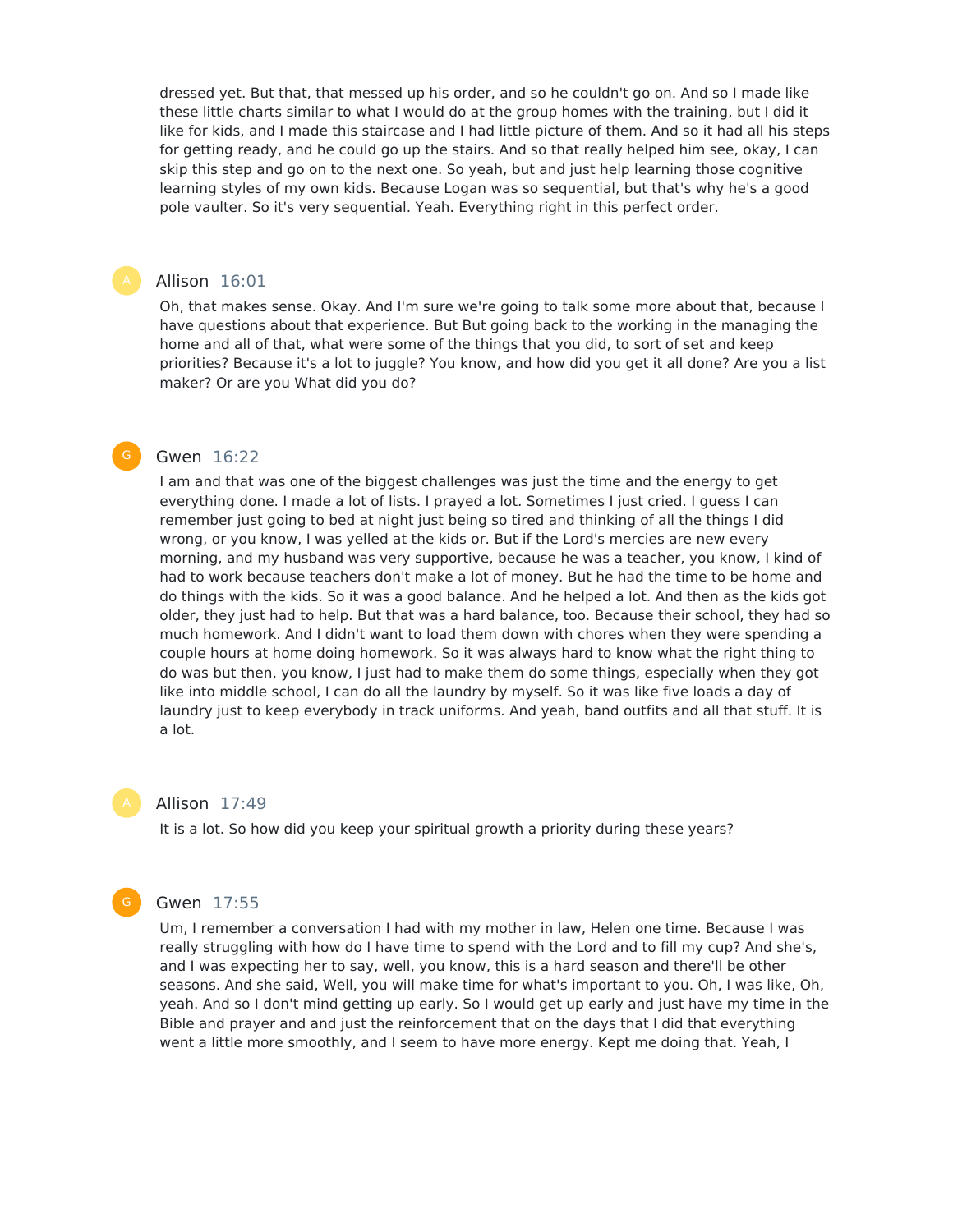mean, I wasn't perfect. I didn't do it every day. But that worked for me. Cool, just to give my day to the Lord and and do my work as unto the Lord. Because in my jobs, the more work I did, the more there would be to do. And so and I had to really learn to just be okay with not getting it all done and saying it'll be waiting here for me tomorrow when I come. So, but I have a family too.

# Allison 19:15

Yeah, yeah. What about expectations? So were there some expectations that you might have brought into married life family life that you had to let go of or that didn't match up with reality?



# Gwen 19:32

I think so. You know, when I think back on that time, I think we were so clueless. I don't know that we really like envisioned what it was going to be like to be married. And but I think like looking at my parents, they were a very traditional gender role model of expectations. So I did expect my husband to go around at night and lock all the doors like my dad did or to keep the cars in perfect repair in he just that wasn't the way he was raised. And so I have had to change those expectations, some and some just expressing. I feel safe when you lock the doors. Cuz I grew up in Houston and he grew up out in the country where?

# Allison 20:24

Yeah, that's a big difference. Yeah. That's a big difference. what about some particular special challenges that you may have faced in your homemaking journey?

#### G

#### Gwen 20:39

Well, I think I childcare was so hard. And when I had my first baby, Seth, to me, that was just like this huge mountain, like, how do I find somebody to babysit? And how do I know they're going to be good, and that they're going to take care of him. And that just seemed so daunting to me. And then later, just having a big important meeting, and sure enough, one of the kids would be sick. So what am I going to do, but God is so gracious. And when we lived in Seguin, we got involved in this childcare Co Op. I don't know if you've ever heard of one. No, it was started with a group of people in the La Leche League. They were breastfeeding mothers. So it was random women that didn't know each other. But they they formed a it was 12 families, and they had bylaws and everything in so they had tickets, you would earn a ticket for each hour that you babysat. And then you could spend those tickets when you needed a babysitter. And so it was all very formal, like there was rules about if your child has a temperature, you have to call if they are okay with babysitting, that's fine. And if not, you need to let them know. And and so there was a big resource for babysitting that was free. And so we had monthly meetings. This was back before there was cell phones or apps or anything where we would have our Roll Call and our ticket count where you would say how many tickets you have. And then so whoever had the least tickets, or is the one you're supposed to call off to babysit so that they could earn some and sometimes people would say, Hey, I'm going to need tickets in a few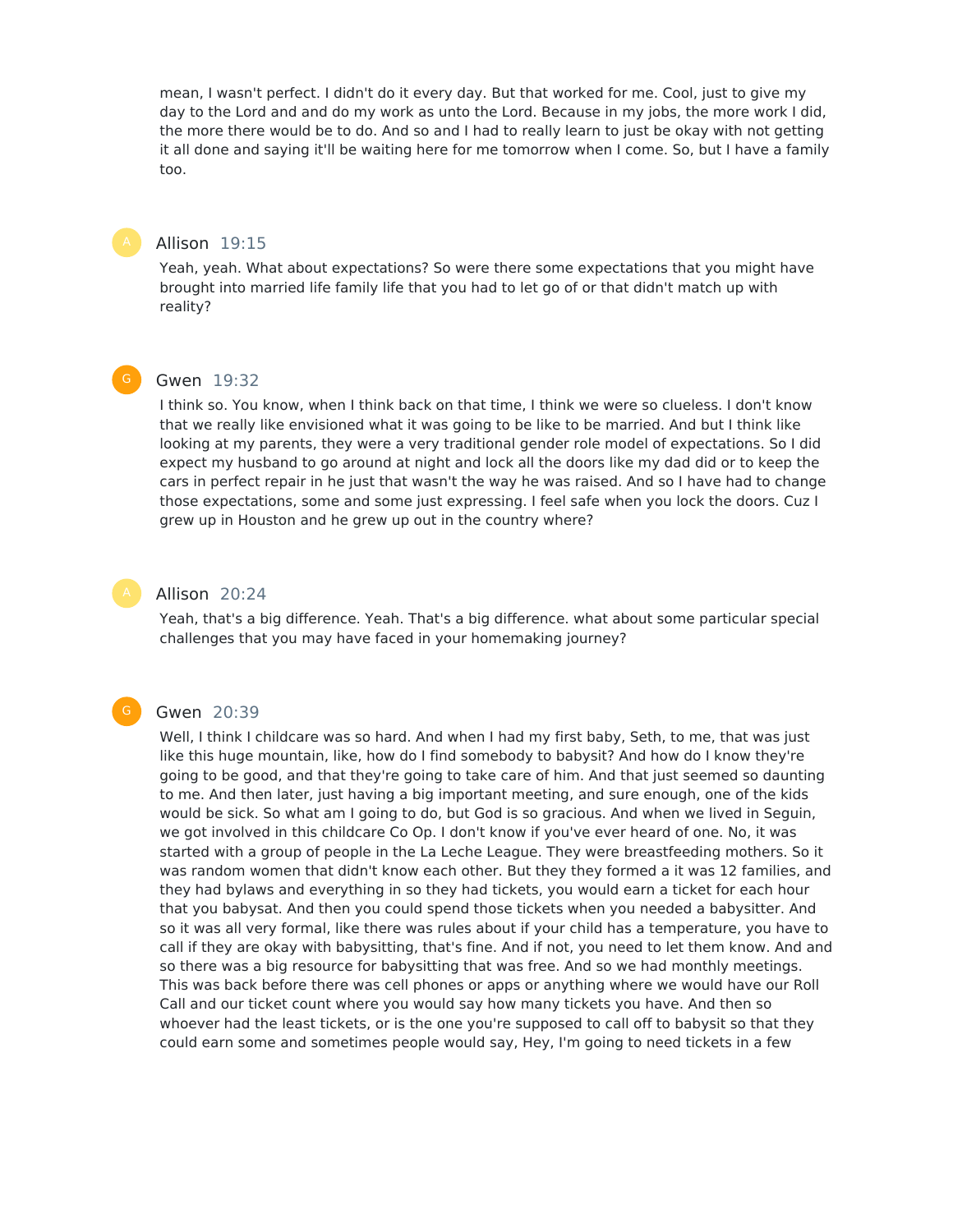weeks, I'm going to have a babysitting night. And so every buddy would be like, oh, yeah, well, we'll have a date the babysitters already provided. And so that was good for having a date night because by the time you pay a sitter, you don't have any money left, anywhere. And especially with three kids. But as far as for working because I worked part time. And there was three of us women in the coop that worked part time and we had the flexibility. So we arranged our schedules so that one woman was babysitting while the other two were working. And so that worked out really great. And it didn't cost anything and then our children had these great friends. And another part of the coop was that we had a playgroup once a month at a different home. So the kids all knew each house and the parents and they were very comfortable, and it was fun for them to go there. So it wasn't stressful to leave them with someone where they're crying because they don't want you to leave. So yeah, that was really great.

# Allison 23:40

That's really cool. I've never heard of that. Well, let's move on and talk about hospitality. Okay. So what are some practical ways that you show hospitality?

# Gwen 23:50

Well, first of all, I like to look up definitions of words. Okay, so I was talking to my daughter about what do you remember about hospitality? And she's like, Well, what do you really mean by hospitality? So the definition is the friendly reception or treatment of guests and strangers. The quality or disposition of receiving and treating guests and strangers in a warm, friendly, generous way. Is that how you understood it? Yeah. Yeah. So that's cool. Well, so with my own family, I think that I showed hospitality by helping us to have a clean and comfortable, peaceful home and a place for them to have their friends over. And healthy food. And I did ask my daughter, what do you remember? And that's what she said, like, our house was always peaceful. Yeah. We've never had a TV. And so in the evenings, we would sit around in the living room and read books or listen to music, and that's what she remembered like listening to jazz music. That night in the evening, so I highly recommend it as my kids were reading on a college level by the time they were in middle school, that's amazing. So and they love to read.

### Allison 25:12

Wow, that's very inspiring. I know that I had a few friends growing up who didn't have a television and you know, they were the oddballs, right, it was so odd that they didn't have a television, but I think it's as a parent, now I can look back and I can say, Wow, kudos to their parents for making that choice. I think maybe it's a little harder in this generation, because we carry a whole entertainment, you know, industry in our pocket. But it's good to hear that you feel like it was worth going against the grain or swimming upstream in that way. And you saw the results of it and your kids.

#### G

# Gwen 25:49

I feel very blessed that I have a husband that's willing to do that. And was most women, I tell you, No, we don't have a TV. They're like, Oh, my gosh, the TV's on all the time at our house. And it drives me nuts.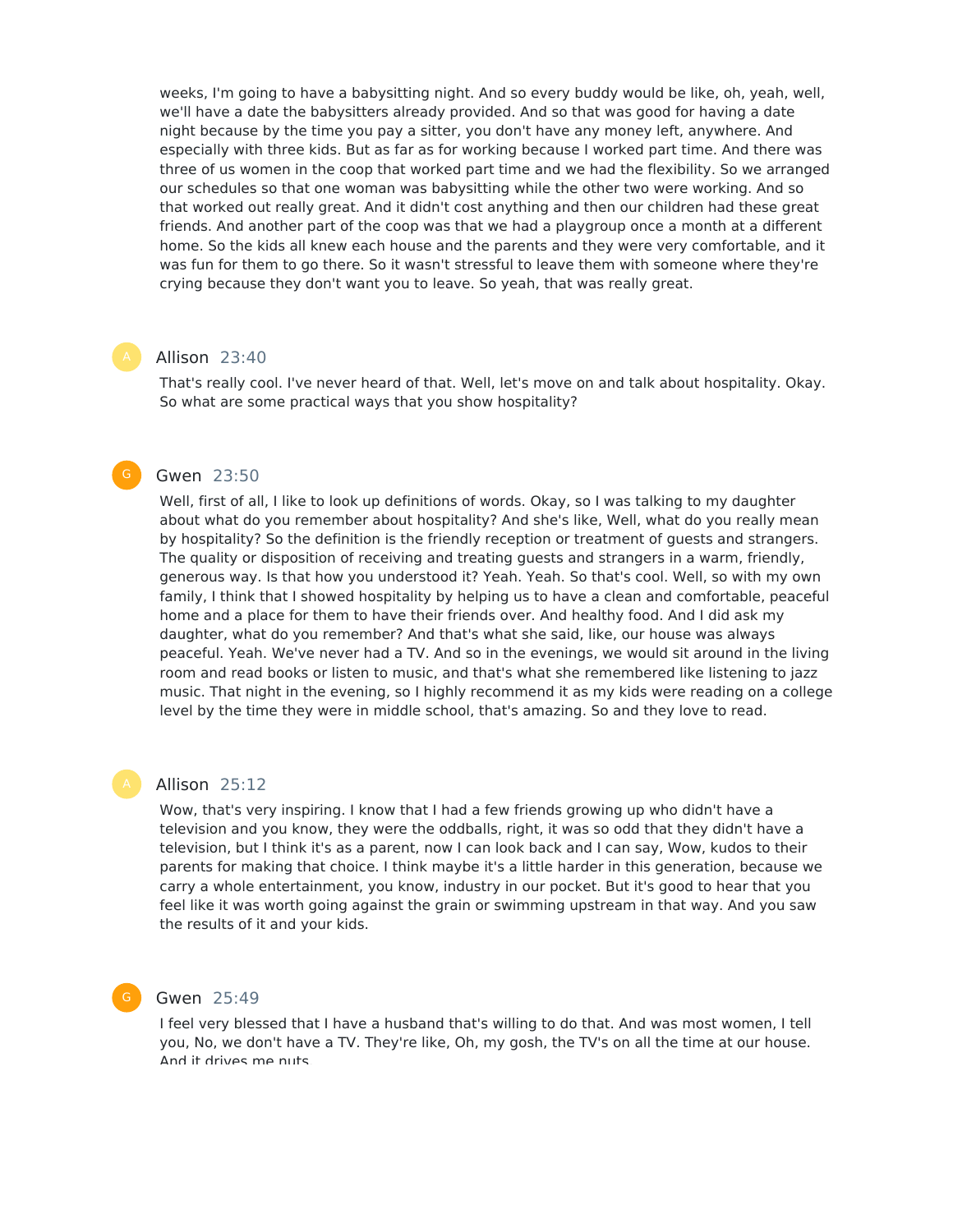# Allison 26:02

Was this your idea? Was this something you presented to him.

# Gwen 26:06

We did an engaged couples seminar at our church before we got married. And they recommended you don't have a TV, your first year of marriage. Oh, really. And we just we really enjoyed it. And then we were too poor to buy one anyway. But people would offer I will give you a TV, but we didn't want one. And then when the kids came along, it was difficult. They felt like they were missing out sometimes. And I remember Paul would somehow mentioned in class to his students that we didn't have a TV and they'd be all your poor kids. I feel so sorry for him. What do y'all do? And he's like, Well, we go outside and play hide and seek or we ride bikes, or we go sailing. And and then by the end of it, they're like, Oh, I wish we didn't have a TV.

### Allison 26:57

Yeah, I mean, it's, it's automatic. It's easy. You just sit down and turn it on and veg out, you know, and yeah, I get that. And especially for busy moms who have been caring for kids all day long. When the kids are at home, sometimes you just want to plop them in front of the TV and just let them zone out. So you can have a minute to breathe. And the last thing you want to do when dad gets home is now have to think of things to do. But it doesn't have to be complicated. Like you said, just put some music on, read some books, play some games together, go out I think another thing that I noticed about we used it, we had a TV, but we would limit screen time. And they would have like an allowance that they could use for screen time. And when they weren't using their allowance for screens, screen time they could. They had a list of things. It got to the point where they behinds on a board, you know, so I made like a list. Here's what you can do when you're not watching TV. And it really forces them to have to use a different part of their brain. Learn how to be creative and figure out go outside and write figure out what to do with themselves. And I think if you ask my kids now, they would probably say yes, that was we hated that you limited the screentime in them in that time. But we're so appreciative. Because I have really good strong readers to for the most part, my boys, I think they all had adventures together that they might not have had otherwise going outside romping around in the woods and things like that. So I'm not against a little bit of screentime. So mom can have a breather. I did that. But to put some limits on it, I think is really wise. So



# Gwen 28:36

well. We didn't watch movies we would that was back in the day when you go to Hastings and rent a movie. So they weren't totally deprived, right?



# Allison 28:48

How do you think that homemaking builds community build stronger communities? How does it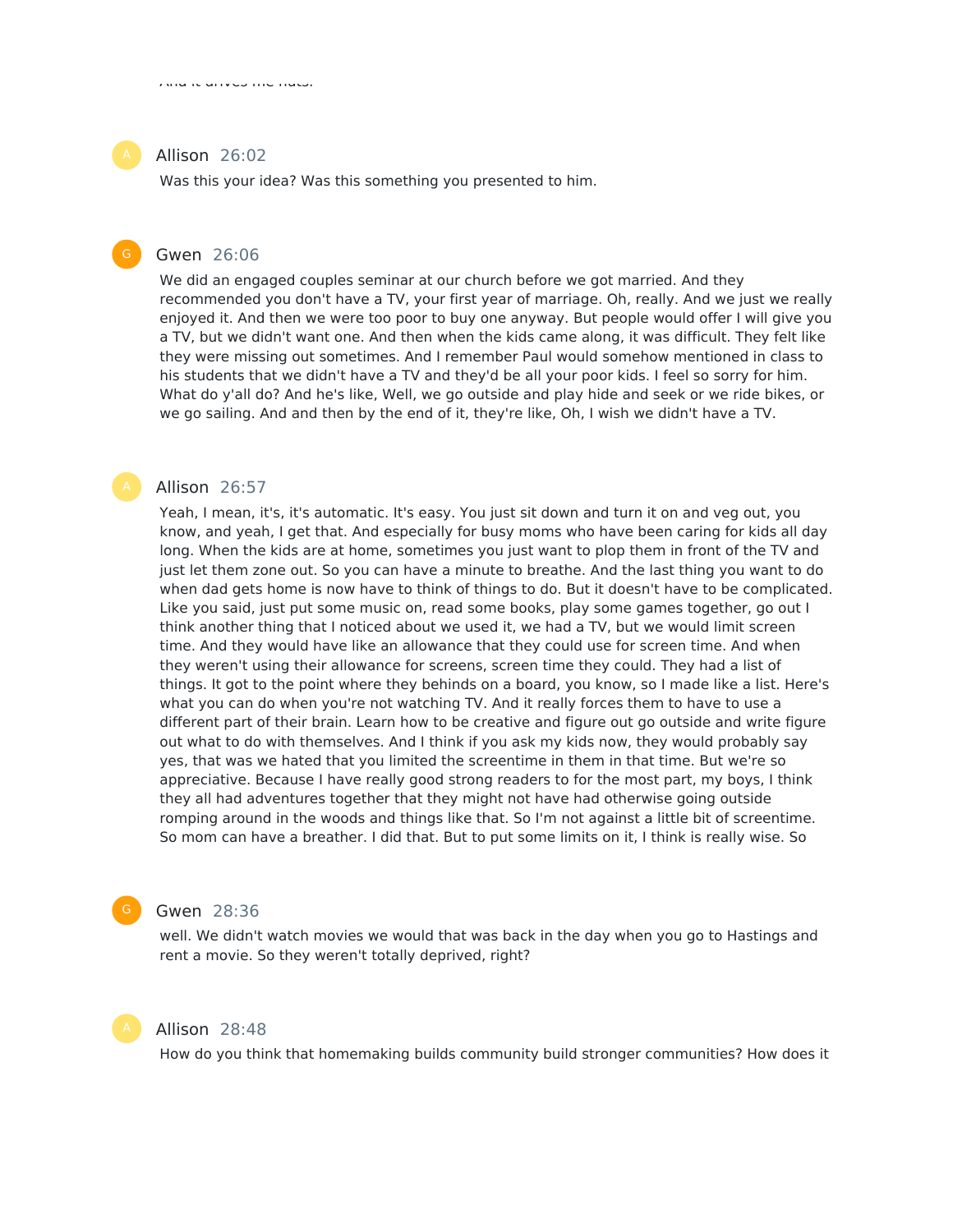

### Gwen 29:00

Well, I think people are so lonely. And just to get an invitation to come to someone's home is just makes you feel so special. And it just doesn't happen that often anymore. I think maybe people feel like their house has to be perfectly clean. And I remember when we were building our Smithson Valley house, and it was Jessica's birthday and all it was the studs because we would stay out there every weekend. And I just had her birthday party there and they had a good time. But now when I look back on pictures of it, I think that's so pathetic that we were there but people were happy to come

### Allison 29:45

you had it in the house that was just framed?

# Gwen 29:48

Yes. We were building it ourselves. Right took us four years so I couldn't put our whole lives on hold. And every week we lived in Seguin and we were driving, we were driving out every weekend and we would just stay. We had. This is hilarious, but we built this tool shed and I had a microwave, a refrigerator and a crock pot in there and air mattresses. And we would just stay in there all weekend. So we didn't have to drive back and forth in a while back. You know, my son Logan is 30. He's almost 31 We were talking about something and he said, Yeah, I remember we were so poor. We lived in a tool shed. Please tell me you didn't ever tell your teachers we lived in a tool shed! No. Oh my gosh.

### Allison 30:41

So how old were your kids when this during this time?

# Gwen 30:45

Seth was nine. Logan was seven and Jessica would have been five. Okay, so they were little that Seth was running a jackhammer. And they helped. They were just complaining about this the other day, they we filled all like hundreds of sandbags for the foundation. And they were out there, I bought them each little shovel, and they filled sandbags for weeks. But at the time, we were going to this church where the original church members had all built each other's homes, so they could be debt free. Wow. So like our pastor, I don't know if he was a like a registered electrician, but he knew how to wire houses. So we built a house for another family in our church. They were also he was a teacher at the high school. And that was so fun, because it was kind of like an Amish barn raising, all the people in the church would come out the men would do the building, and the women would bring all the food and and so we kind of carried that over to when we moved out here because there was no way we could afford to live out here. And so like our pastor came, and wired helped us wire the house and taught us how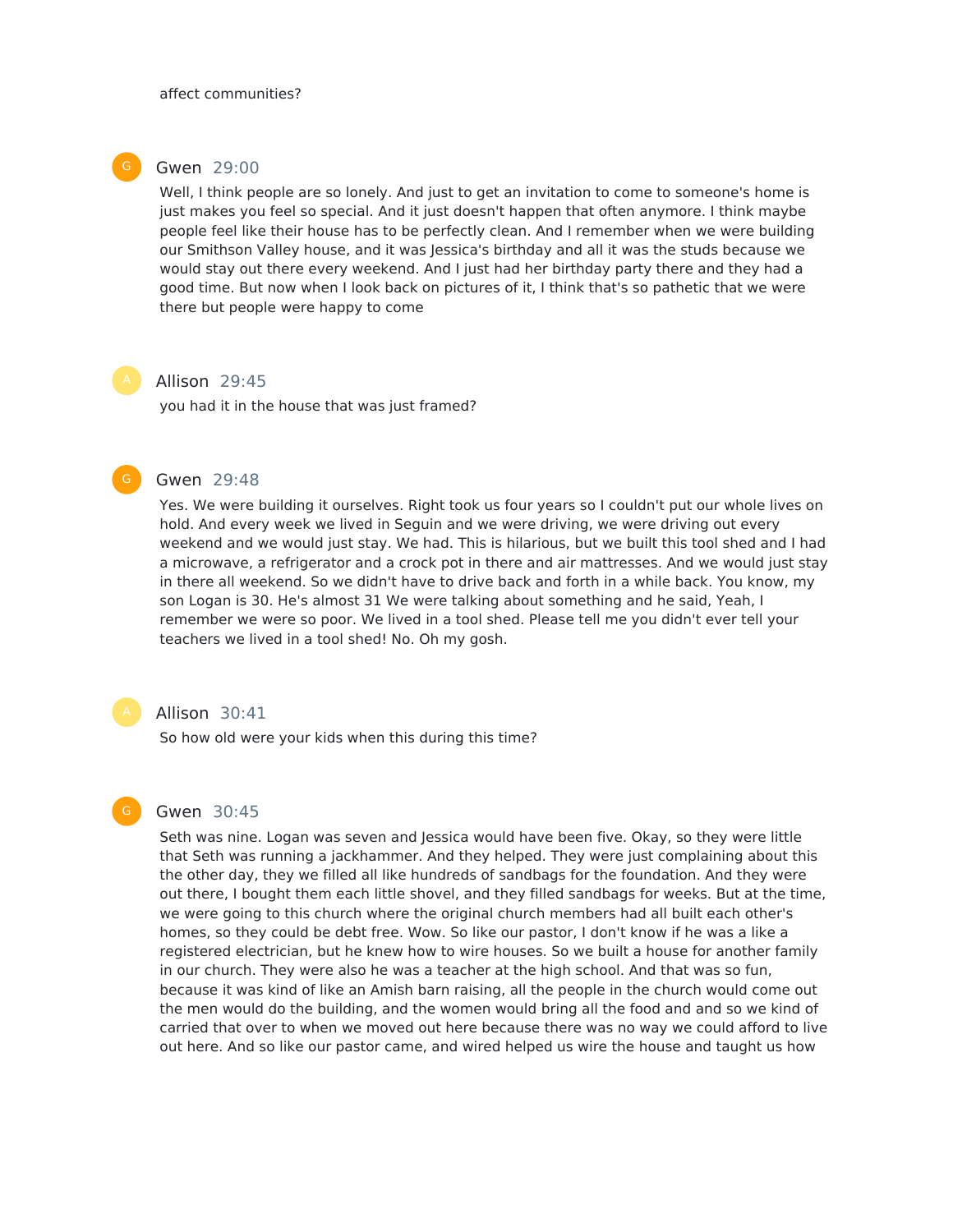and in people from the church, we come out on the weekends and help. It was really fun. That's really so we built that house. And then we decided to downsize when the boys went off to college. So we built this house here on the north side of the lake.

# Allison 32:12

Let's let's talk about some of the seasons of homemaking. What was the most difficult transition for you as a homemaker?

# Gwen 32:20

I think because I enjoy my kids so much when they went off to college. That was the hardest time just letting go. Yeah. Not knowing, you know, are they ever gonna come back. But also, it was figuring out who I was now that I wasn't a full time mom, right? That was really hard. But I read this book, it was by Barbara Rainey about the empty nest. And my takeaway from it was that a lot of women deal with that loss by filling their life with busyness. And they don't really work through the grief or be purposeful about what their next season holds for them. And so when she recommended that you take a year, and make no commitments, and so we did that, and I really feel like we needed a year just to rest. Yeah. And that was after the last one left the home. And so I spent a lot of time praying about you know, what are you? What does God have for this next season of my life? And, and so that was real good. So I would recommend that to anybody that yeah, is dealing with all that it's really hard. It is really hard, but it's hard now to as they get married. And now my daughter has a baby of knowing my place and when advices appreciate it and when it's not. Right. And my daughter and I've had some good conversations about that. And just asking for grace. And I have said you're just gonna have to give me grace, because this is all new territory for me, right? I don't know how to be the parent of a woman with a baby. Yeah, a grown woman. That's not my little baby girl anymore.

# Allison 34:17

Yeah, yeah. It's a totally different experience. It is I agree. So what is homemaking look like in this season. Right now. I know that you guys pretty recently earned a new family member. You gave him your family member that you were unaware of. So can you talk about that

# Gwen 34:36

G

a little bit? I will let my husband's happy for me to talk about it. So when Paul was in high school, he had a little girlfriend and they got pregnant. And they told their parents and their parents packed up and moved her away and forbade them to see each other. And so that was a really hard time for her and they and for him And they made her put the baby up for adoption. And so he really didn't have any say in what happened. So all his life, he's wondered about that baby. He didn't he knew it was a little girl. But he never had any hope to find her because in Texas, adoptions are closed, right? And so, but four years ago, and this is kind of a long story, but four years ago, she put her DNA on that ancestry.com. Now, he never had his on there. And the birth mother never had hers. Okay. But she connected with some second cousins. And they were like, well, we don't know anything to help you. But when she was 12, she had done this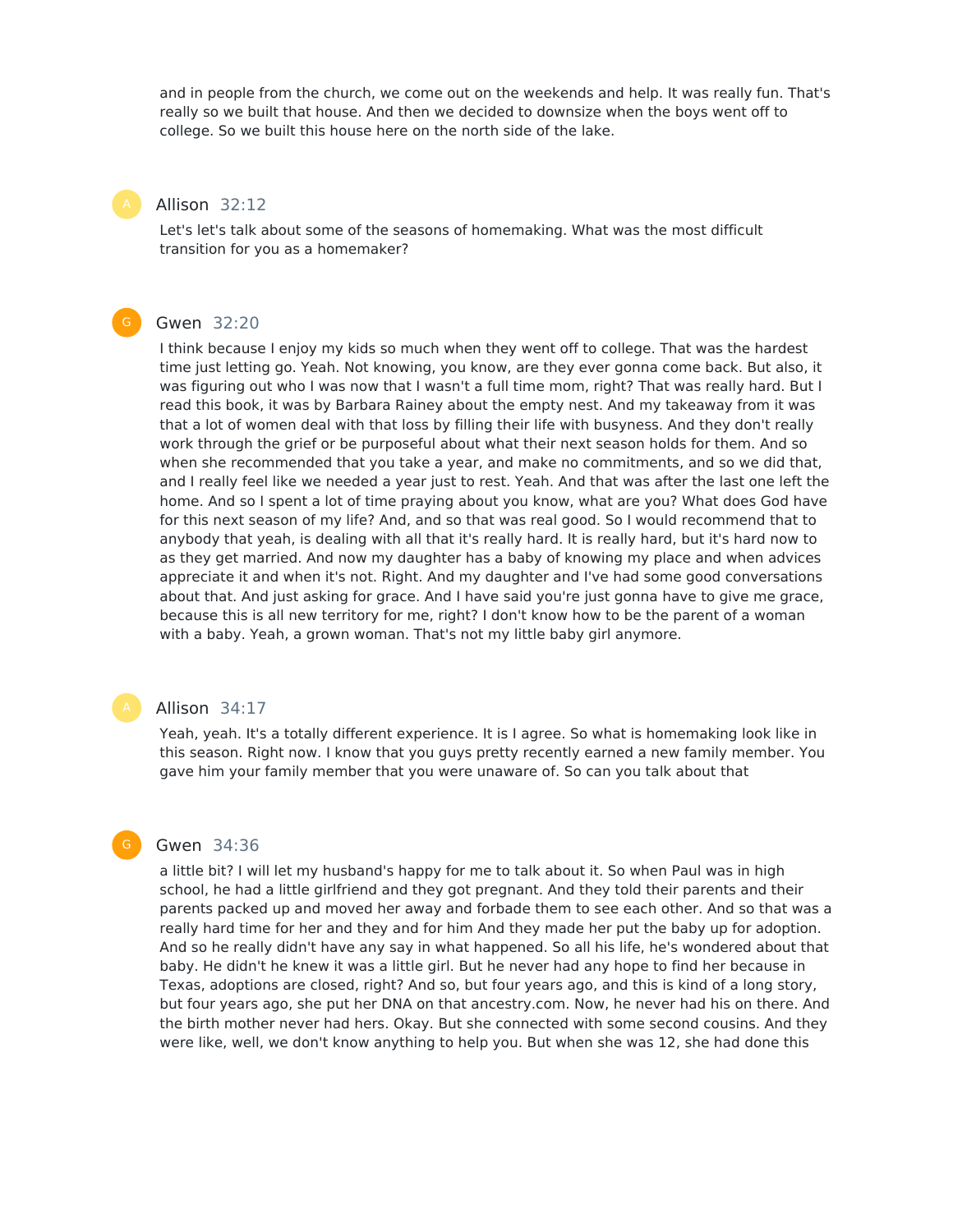heritage project and contacted the adoption agency. And they said, Well, we can give you this non identifying information. So because she knew that her birth father's grant parents were missionaries in Mexico, and that her birth father was born in Mexico. Well, then those second cousin said, Oh, well, that's the Cunningham's. So they connected her with Paul's sister. Who never knew that all this had happened. That's how hush hush. It was this was back in the 70s. They she didn't really know. And so she kind of thought, well, maybe it was Paul's older brother, but he's dead. And so that was really disappointing for her. But she said, I'm gonna send this to my brothers, because there was two brothers left. And we were out on our boat when I get this message, that this person is looking for her birth father, and I showed it to Paul, I said, maybe this is your daughter. And he's like, I'm not going there. Oh, and so I just prayed. And the next morning, he woke up and he said, The Lord spoke to me. And he said, I'm bringing you your daughter, don't turn her away. And so all this was happening on Facebook Messenger. So we sent her a message, because he doesn't have Facebook. So we send it online, we sent her a message. And he was very vague. He said, I'd like to try to help you find your birth father, but could you explain how you got to this, right? And so she explained all the thing that I just said, and so he's, so we're sitting on the couch, texting on the phone, and he goes, Well, my parents were missionaries in Mexico. And I was born there. And I gave a child up for adoption around the time you were born in San Antonio. So it looks like I'm your father. And so she texts back. Wow. Hi. So we're just bawling. And so then, you know, we're stalking each other on Facebook well. So we learned that she's lived three hours away, all these years, oh, my gosh, and she had five children at the time, one was adopted. And they were just starting the adoption process for a little boy from China. And her father, her husband is a pastor and a fireman. And she's leads worship in their church. She has a beautiful voice. And so they texted for a while, about a week, and then she asked if she could come visit. And so we set that up, she came by herself and Paul's pacing in front of the window watching for her and she drives up and he just runs out. And she just gets out of the car and didn't even shut the door, and they just run to each other's arms. And that was just so sweet. And I was like, she was so brave. We could have been axe murderers.



# Allison 38:58

Oh, my gosh, thank you for saying something funny because I'm starting to cry. Yeah. Oh, that's amazing. So

#### G

### Gwen 39:07

at that time, he's like, Well, do you know who your birth mother? Is there anything? She said, No, I had no nothing. He said, Well, when you're ready, I'll help you find her. And so we sent the birth mother a message on? Well, we knew, like kind of the year range that she got married. So I was able to find the marriage records online and know what her name was now. And I found her on Facebook and sent her a message but I don't think it really went through because I wasn't friends with her. But anyway, we sent a message because he felt like he needed her permission to give that away, but we never heard anything back. And so then in the meantime, a few Well, a few years before this, Paul had told our boys They weren't at the dating he had kind of told them just very vaguely his story kind of as a lesson, be careful things can happen that you're not planning on and and then a couple that was when they were in high school, but then, like two years before we met his daughter, her name is Jen. I mentioned something to Logan about him having that sister. And he's like, what? I don't remember that story. You mean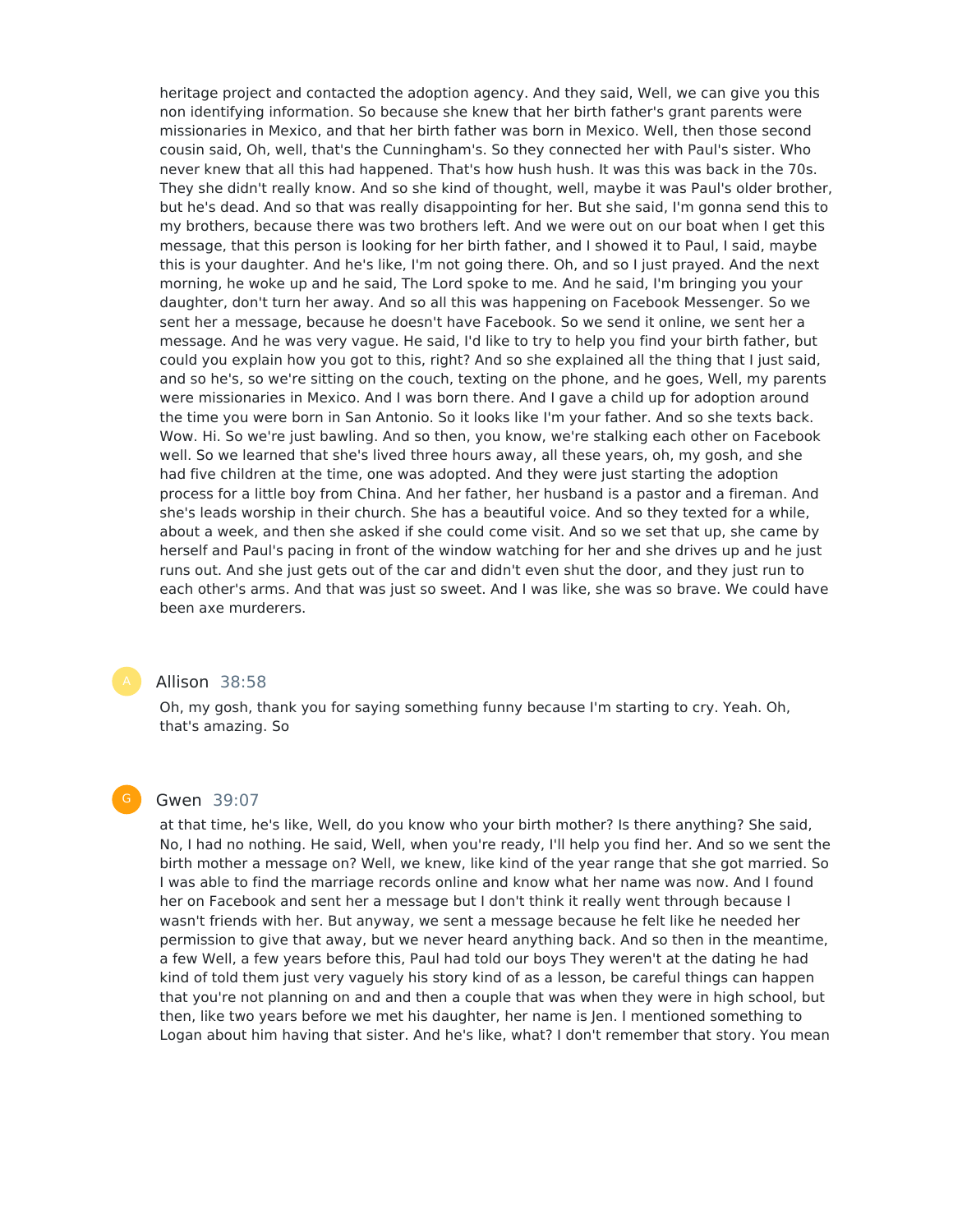we have a sibling out there? Well, he tells Jessica gets her all upset because she wasn't part of that man discussion. And so she got all upset. And Paul was mad, you know, like, this was my business. There's no hope of ever knowing her. Right? Just drop it. So that was two years before we mentioned. So then, right after we made contact with Jen, we happen to have been going to Jessica's house with her husband. So we printed out a picture of the birth mother and one of Jen and Paul shows it to him. Do you think these people could be related? And just like, Yeah, I do. I think they could. But who are they? And he says, Well, this was my girlfriend in high school. And this is your sister. Oh. So we just a lot of crying back then. Yeah, tears of joy. So then shortly after that, we went to her home and met her family and the kids and and we've just been getting to know them and spending time with them. And she asked him what his favorite worship song was. And he told her and so she recorded it, I'll send it to him. She's like, don't listen to this when you're at work or anything. He didn't listen to her. So he's sitting there just bawling. And his helper comes in or you're right. And he's like, Well, no, I'm not alright. Anyway, it's just been. So then long story short, finally, the birth mother. A month later, the birth mother contacts us what's going on. So he was able to talk to her on the phone, and she gave him permission to give the phone number and, and so they've connected and they've become very close. And then on her side of it all these years, she's had this shameful secret. I mean, her husband knew, but she never told her own children. And she was so worried about how they were gonna react, but they took it well, and she's free from the secret and now they have their own relationship. And then the parents who were always wondering, did we do the right thing? They have a relationship with Jen now too. And it's just been such a cool God story on how he took something, especially for Paul that was traumatic and shameful and has just redeemed it. And I know it's a blessing because I know a lot of adoption stories don't turn out. Yeah, not happy. But but so we got to keep the kids while they went to China to get Luke in. He's been so fun to get to now. He's just an adorable and they're all they're all fun. We're getting to know them and starting to make our own memories together.

#### Allison 43:21

What a great story. And so a lot of your homemaking now is Is grandma. homemaker. Yeah,

#### Gwen 43:27

I'm Nana, we really built this house for them. Because we didn't have room in the old house for them to have a place to sleep in everything. So that's contributed to the design of it and all. That's been.



# Allison 43:42

That's so great. Well, thank you for sharing that story.



#### Gwen 43:45

I think everyone that hears it gets something healing for their own story. That's been my experience.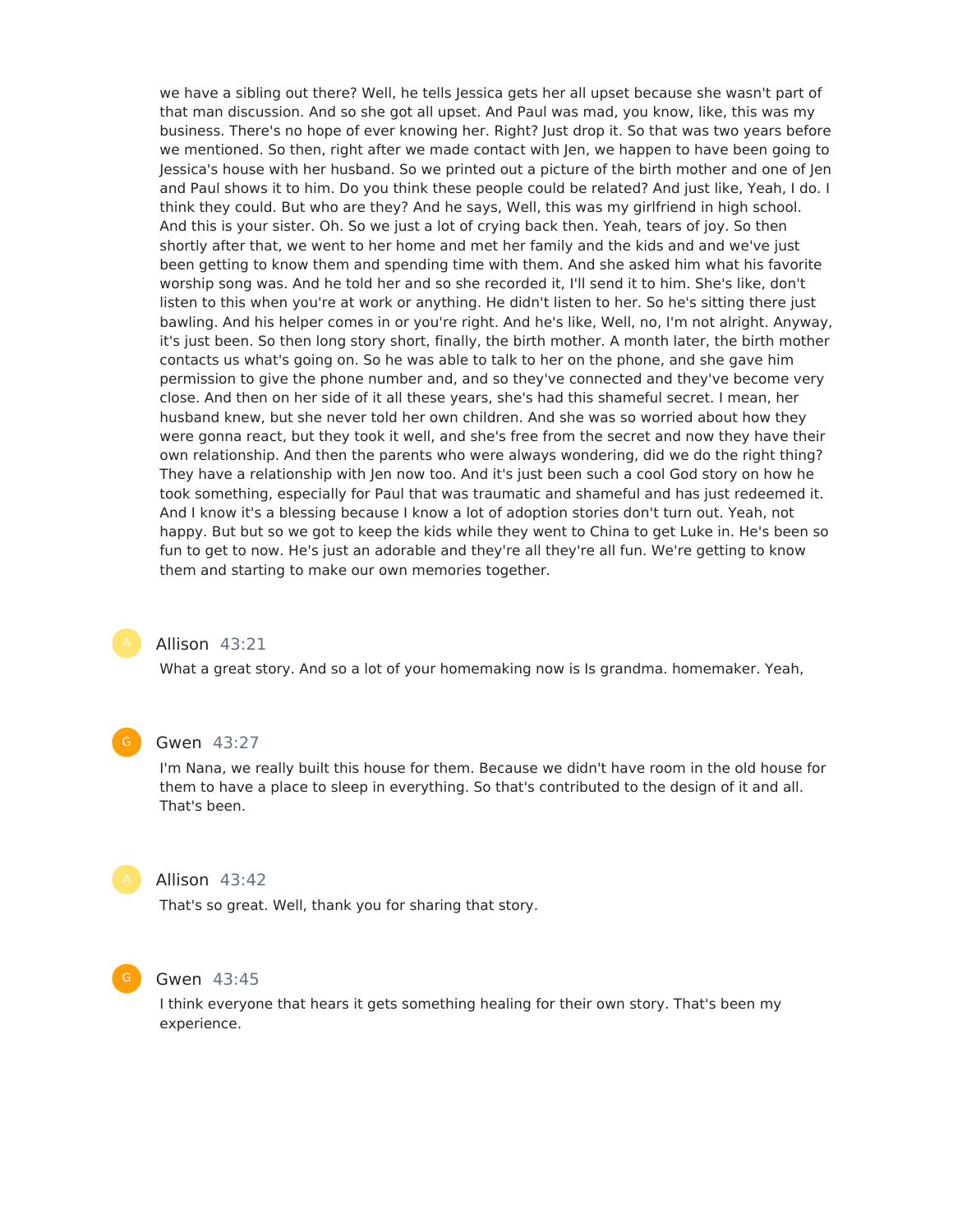# Allison 43:53

Absolutely. So let's talk about the tasks of homemaking in rapid fire. q&a time. You ready? Okay. A homemaking task that you love

#### Gwen 44:03

making the bed. Because the whole room looks great. It does.



#### Allison 44:08

It's high yield. minimal effort. I think so anyway, how about one that you hate



#### Gwen 44:16

grocery shopping? I hate going I hate putting everything away. I hate carrying it in from the car. But I am thankful that we can afford good foods. So yeah, that's a blessing.



# Allison 44:27

So are you a go to the store shopper or do you do curbside pickup?



# Gwen 44:32

Well, when I was working, I started doing curbside and it was so wonderful. But now that I'm home, I will do it like at a holiday or Yes. If the kids are coming because it's such a time saver, but it is more expensive. Yeah, it is and then they don't advertise but everything's 3% Higher.



### Allison 44:54

So well how about a task that you grew to love



#### Gwen 44:58

doing laundry? So I used to have to haul everything to the laundromat. Oh, I did do. And then when we were even our first house, we didn't have a washer, but just having such a convenient appliance and previous houses, we had a clothesline and I just love that. It was almost like a break and a timeout just to go outside and hang the clothes on the line and listen to the birds and was refreshing.



A Allican 15.28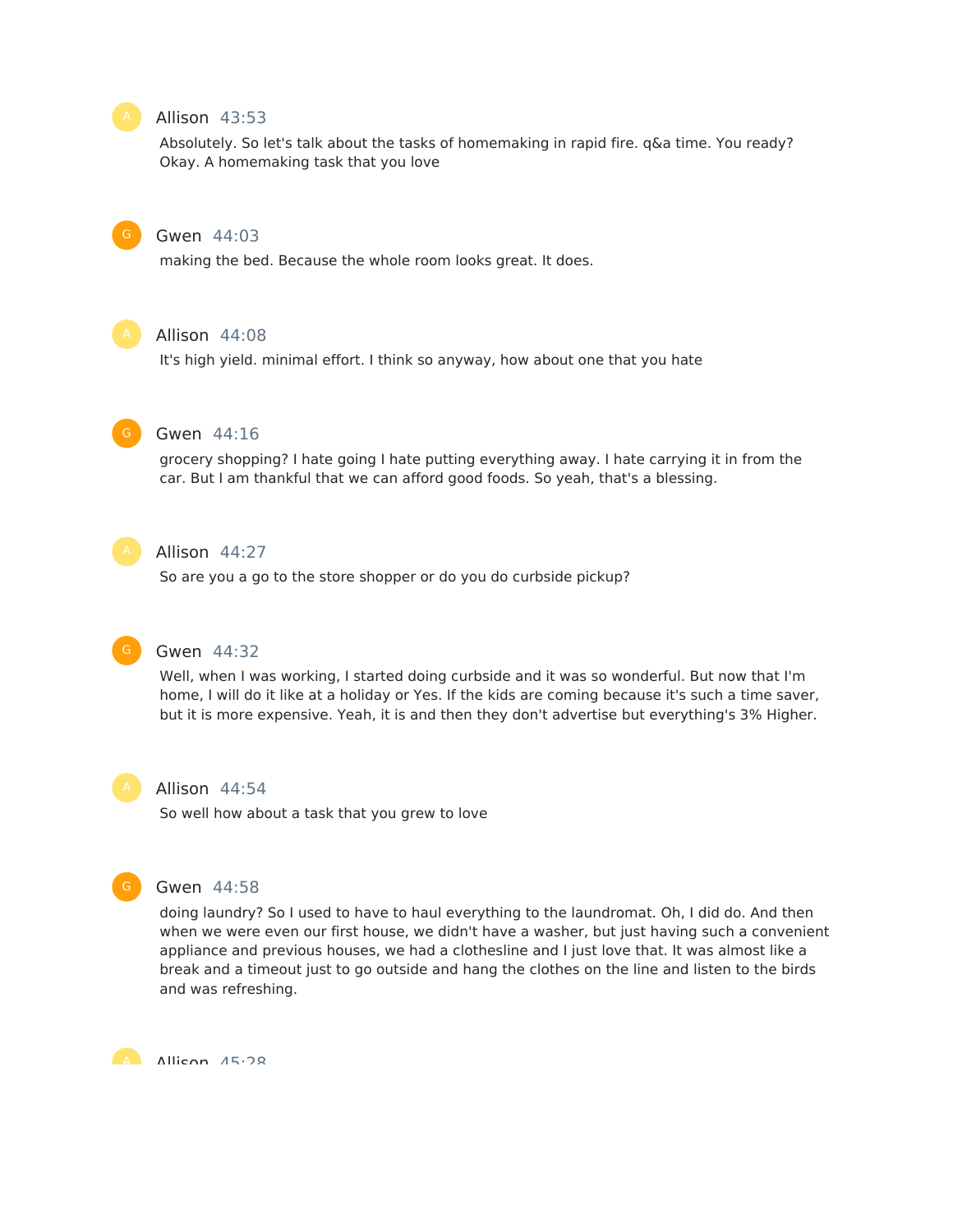

#### Allison 45:28

Yeah, I'm trying to convince my husband to put up a clothesline in the backyard, but he's not buying it.

### Gwen 45:34

Well, it does cut down on our carbon footprint. That's true.



# Allison 45:38

And if it's sunny, like it is today, I mean, stuff dries like that. Yeah, it's dries so fast.



# Gwen 45:43

Well, and I will put the towels out and then toss them in the dryer for 10 minutes. And that makes them soft. just



# Allison 45:50

fluff them up a little bit. That's a good idea. All right. How about your worst homemaking fail?



# Gwen 45:55

Well, I had two big ones that come to mind. Okay. When we first got married, and we had our little apartment, and my parents came to visit, I planned all these fancy meals. And when they left, I realized I was in the kitchen cooking the whole time. I didn't even get to visit with them. And so I learned that that wasn't really a smart thing to do. And the other one was, well, we've had two Thanksgiving fails. So my first time to cook a turkey. I bought one of those aluminum pans at the grocery store. And it's all done. It looks great. I'm pulling it out of the oven and that whole pan just crumbles. Oh, no. And all that grease just poured into my oven and on the floor.



#### Allison 46:46

Oh man, that's terrible.



#### Gwen 46:49

And then this one wasn't my fault. But we were at my mom and dad's new house for Thanksgiving a few years ago. And we were cooking something and shut kind of slammed the oven door in the hole. All the glass just shattered. And glass went into all the food.

Allison  $47.08$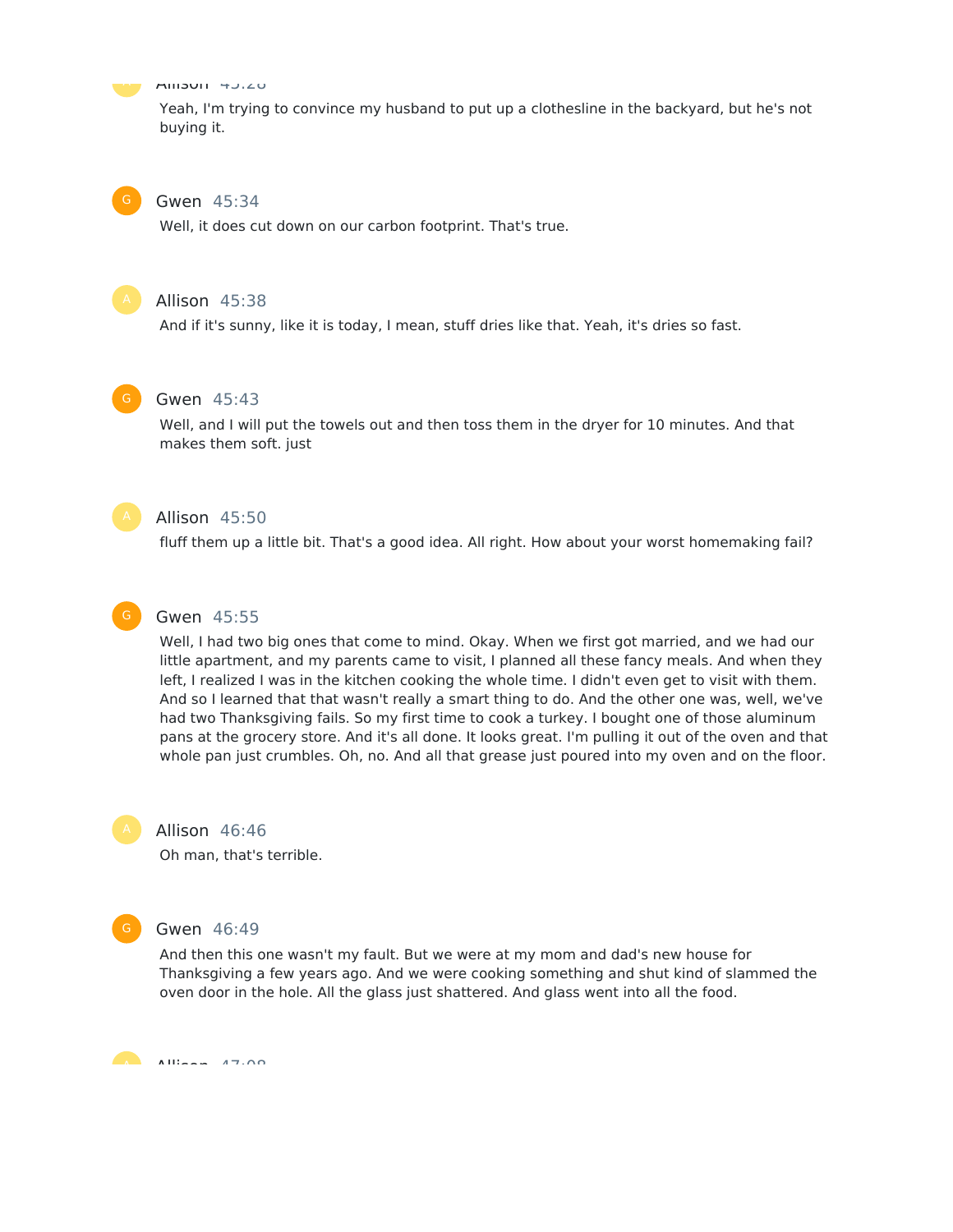

#### Allison 47:08

So there was a bunch of dishes in the oven, cooking various things. Oh, no. So did you have to order your Thanksgiving dinner? I



# Gwen 47:16

think we just got out a can of beans or something. The turkey wasn't in there. But it was some vegetables.

Allison 47:23

Oh no.

# Gwen 47:24

It was just a problem with the oven. That's crazy.



# Allison 47:29

Oh my goodness. Okay, well, how about a memorable homemaking achievement? Well,



# Gwen 47:37

I have to say what kind of to one is raising three kids who are upstanding citizens are self sufficient and they're, they're pleasant to be around. I enjoy their company. That's a win. They're they're each have these qualities of hard work and perseverance and discipline and an adventuresome spirit. I'm real proud of them. That's awesome. And the other is just building our houses actually making our home literally.



### Allison 48:07

Yeah. Yeah. And you did it very creatively. Especially this one. I love all the cool things that you did and all the faux finishes. Yeah. I mean, you would never know you guys. She did Faux Marble that unless she told me it was oh, I wouldn't have known. It was Yeah, it's pretty amazing. I still think you should teach classes. But anyway. Okay. How about your top three homemaking tips.



#### Gwen 48:30

Okay, well, one sprouts from the weekend of my parents is meal prep before company comes so you can relax and enjoy your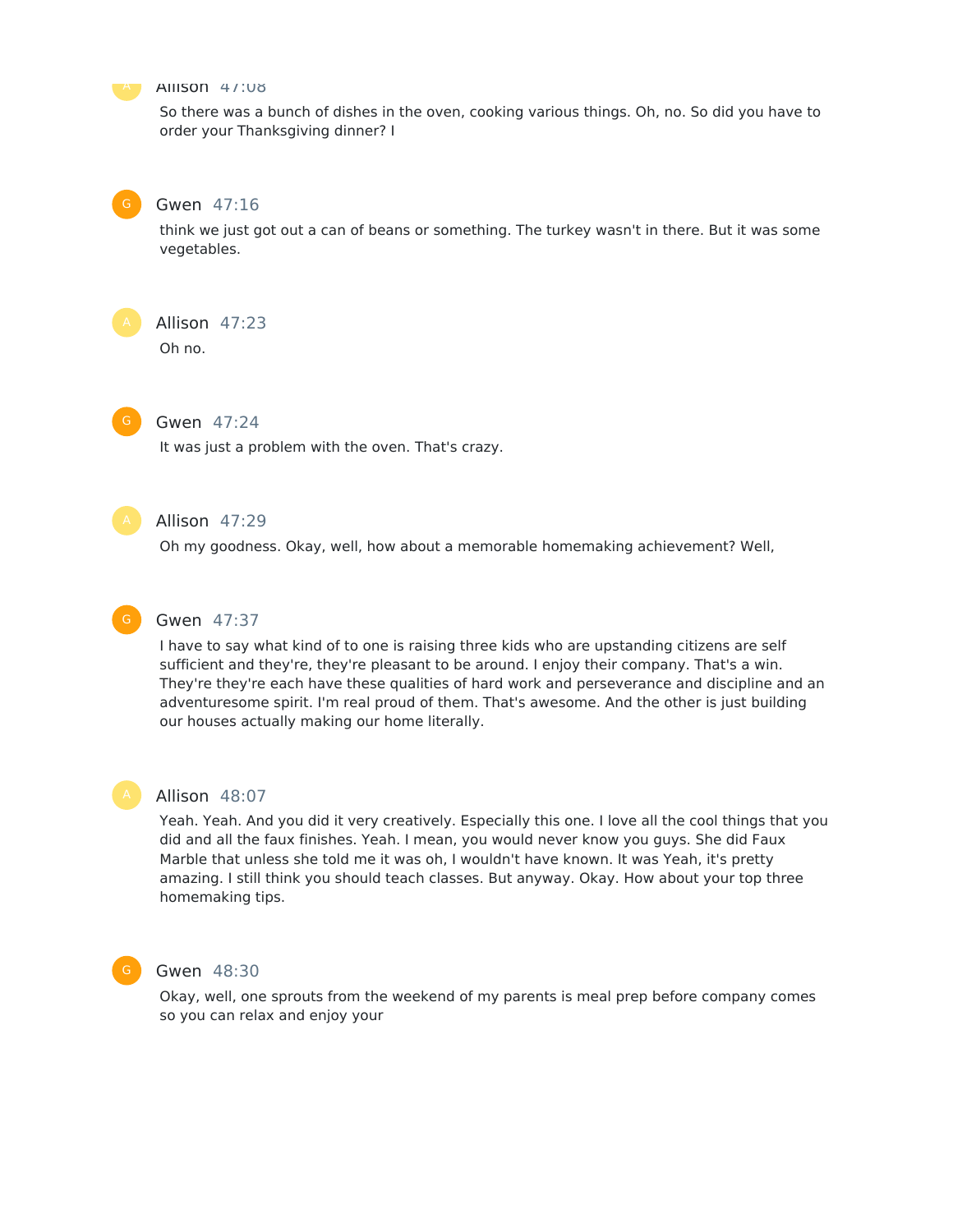#### Allison 48:39

guests. Yes, absolutely.

# Gwen 48:43

Number two, have each child pick one friend and pray for that friend together during bedtime prayers. I did that with my kids. That's great way to teach them to think about other salvation. Yeah, our kids were in public school. And I do feel like they were alight to their friends and in the families that we knew. So that's great. I love that idea. And then the last one, don't feel like you have to do what the world does like having your kids in a million activities. Live your life with margin in time, finances and emotional energy. Don't be conformed to the image of this world. Those are great tips. And margin was one thing. I guess you know, how we dealt with our challenges that we've talked about having that margin, like having an inexpensive house gave us margin in our finances? Yes. And even though we both worked, but because we had the summers off, we had the margin in our time to spend with our kids. And the emotional energy, even just from not having a TV just having Time to be with our kids. Yeah. And then community, community has always been a big part of our life. Yeah. And we've always hosted a community group, I don't think we talked about showing hospitality to others. But we've always had a community group in our home.

#### Allison 50:18

Yeah. I love that you talk about margin, because that's something that I talk about a lot when I talk to young moms, and I had to learn the hard way, that margin is essential and necessary, because you just you never know what life is going to bring and what the Lord is going to allow. And if you filled in all the space, you have no room to breathe, and nowhere to move to. And, but the way, you're also explaining it as being very intentional about leaving margin, so that you have time to spend with your children, or you have space in your budget to not be so stressed out. And maybe you can work a little bit less, because you've chosen to live a lifestyle that's, you know, below your means. I think that's really smart. So thanks for bringing that up.

### Gwen 51:05

It's so hard, though it isn't even now. Well, especially now that I'm retired, I find so many people have ideas about my time what I should do with it. And there's so many things like that I've always wanted to do. And there's so many good things to do. But I I easily find myself more busy than I want to be. And it's a constant struggle to reevaluate what I need to be doing with my time. Mm hmm. You're nodding here? Yes.



# Allison 51:38

Yes, I agree completely. All right, let's talk about the art of home for a little bit. To you're an artist. How do you see homemaking as an art?

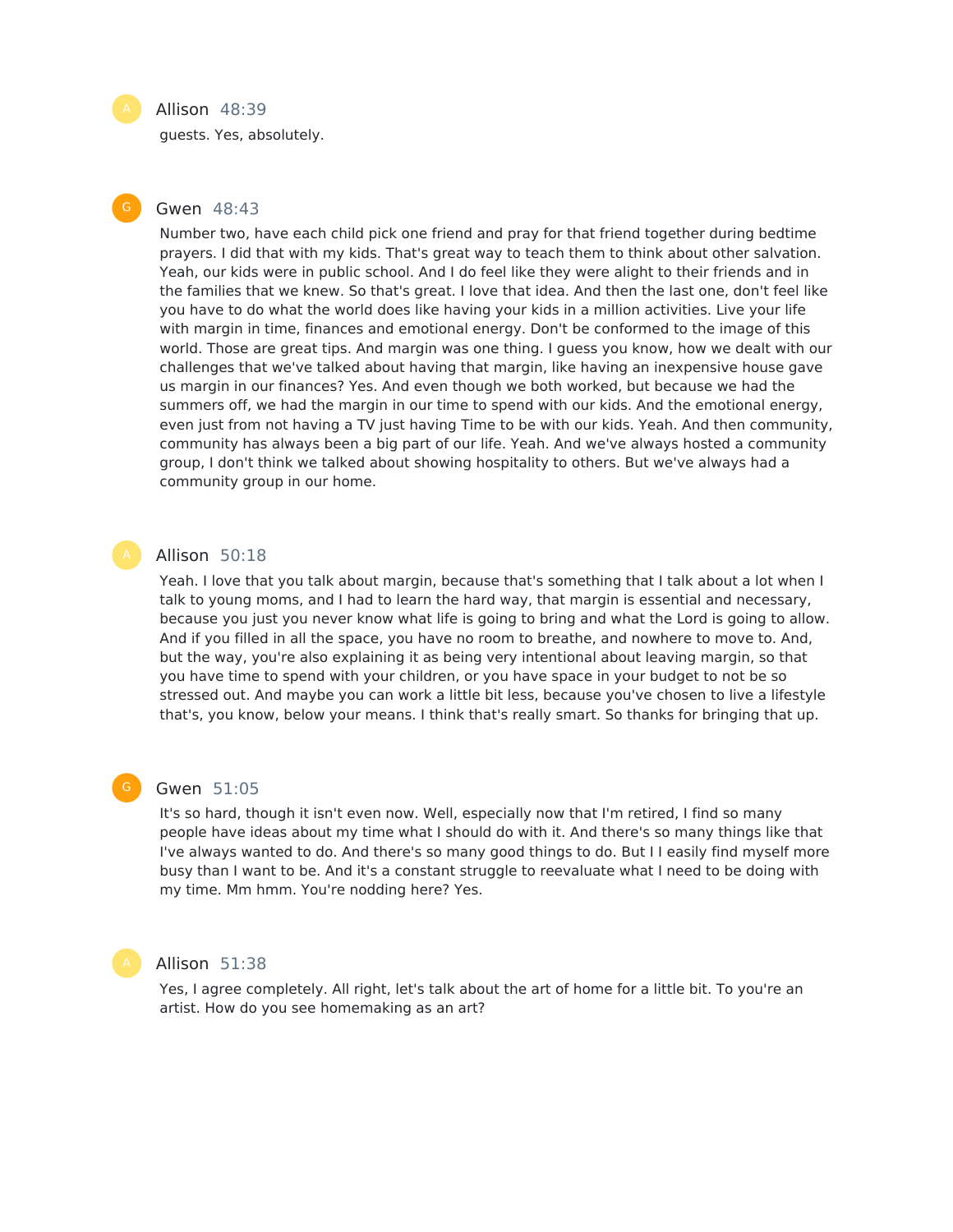

# Gwen 51:51

Well, I think of art as like a vision or an idea that you have. And then you have to figure out all the pieces and the process and put it all together. And then you get to enjoy what you've made, and that it's unique. And so in our home, making any homemaker has that ability to have a vision of what you want your home to look like what you want the culture or the atmosphere of your home to be and then use whatever skills you have, whether it's crafty, or sewing, or if it's more like organization, and time management, all of those things can be put together to make a unique work of art, I guess. And for us, like just being able to make the parts of our home that we've made, that's especially fulfilling and satisfying. And I also feel like our creativity is a reflection of God's character. And so when we when we are creative and express those skills, people can see and feel the presence of God in our homes.

#### Allison 53:13

Absolutely. So how about finding beauty in things that can be on lovely and mundane and monotonous when it comes to, you know, just the practical side of keeping and running a home? Where can we look for beauty? Or where did you look for beauty?

# Gwen 53:35

I think reflecting on that. It's the key for me was to focus on the long term, result and benefit. And also on gratitude, which I know we'll talk about that in a minute. But like my daughter was saying, she remembers our home being restful and peaceful. And, you know, our day isn't going to be peaceful if we can't find our socks in the morning and the kids can't find their homework. And there's no clean clothes to wear. And everybody's late getting out the door. And, you know, when I worked at the elementary school campus, I had to help with car duty. We're unloading the kids and it would make me so sad to see parents yelling at their kids as they're getting out the door to start their day instead of blessing them and having a peaceful morning or you're not late and so all those things are exhausting and they have to be done over and over every day. But if you can focus on that end result. And then the other part of that gratitude. I mean, I can be grouchy and complaining because there's so many dirty clothes everywhere or I can be thankful that I have a wash are in dryer. Yeah. And I have money to buy clothes and thinking about, you know, other people don't. And I guess I saw a lot of that when I was working as a social worker in the schools too. So I'm sure, yeah, I'm sure.



### Allison 55:15

So why is gratitude important as to the homemaker, but for



#### Gwen 55:19

me, it changes my attitude. And like I said, I can grumble, which I'm learning that God really hates that. Yeah, that's a big sin, grumbling and complaining. And so if we can be grateful, I remember one time complaining about something that my husband and I do. And as in this group, I didn't really talk about this, but I was in a mom's in touch prayer group, while my kids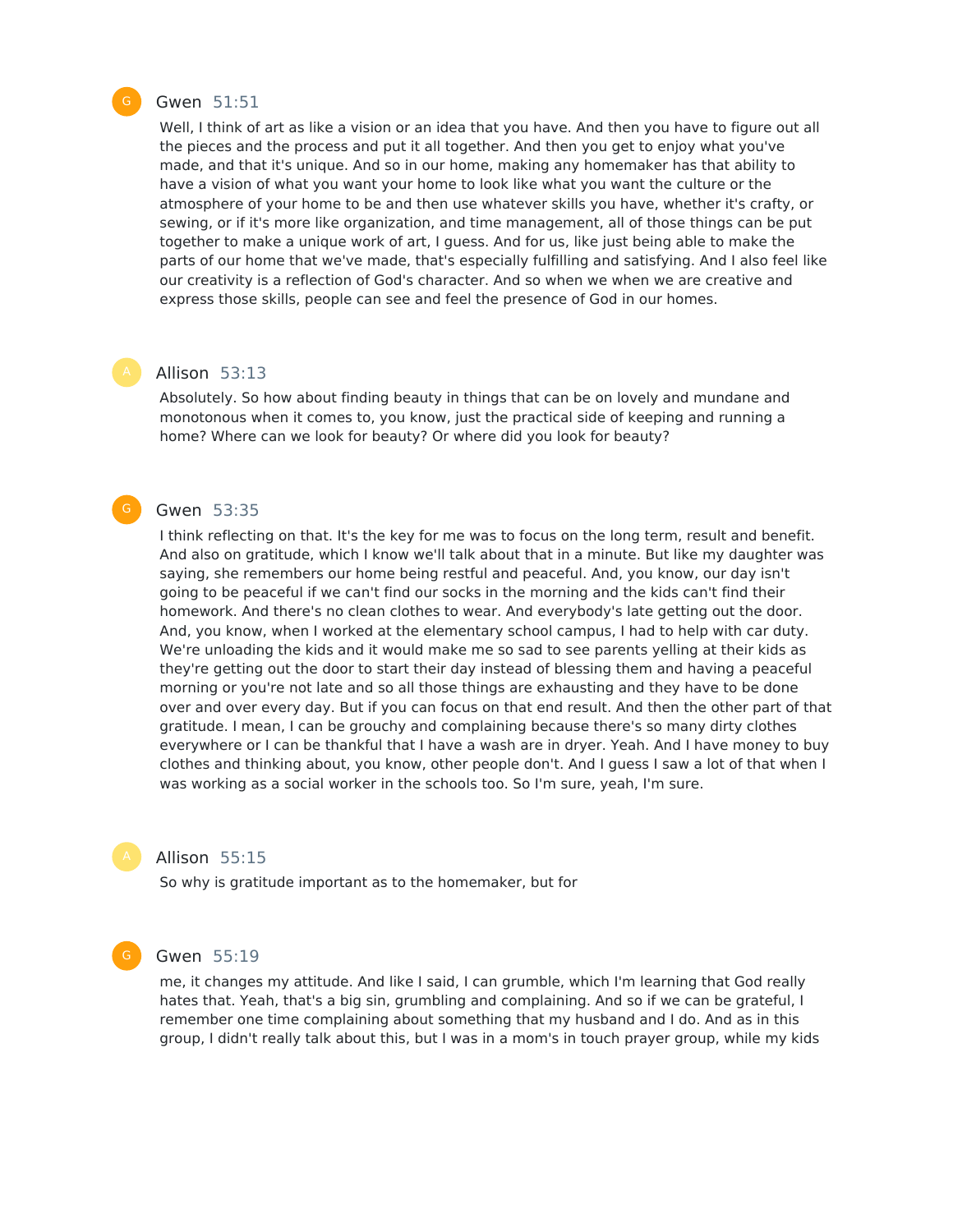were going up, but I was complaining about something he didn't do. And this one woman who was there, her husband was disabled, and he couldn't really get out of bed. And she's like, I would love it, if my husband could make a mess on the floor. You know, or not pick up his socks. And that boy that made me feel about this talk.

# Allison 56:05

I had a very similar experience with my kids, we, we went to the same dentist, and I would make dentist appointments for everybody on the same day, because that was just easier, right. And so I had, we were homeschooling and I had all the kids with me, and they were, you know, probably like, I don't know, 10 was the oldest and then their stair stepped every two years down from there. And we're all in the dentist office. And I've got books, and it's a tiny office, and they're being kind of loud, and I'm trying to, you know, keep everybody quiet and entertained. And I just I said something to the receptionist about oh, I'm sorry, they're making a little bit too much noise. And she was actually the, the dentist, it was a small practice. And she was the wife and he was the the dentist. And so she helped him run the office. And she just looked at me and she said, Oh, honey, I would love it if my daughter could make noise like that. So come to find out her daughter was severely disabled and, you know, functioned cognitively like as a as a as an infant, basically. And I just was like, okay, yeah, I'm not, I need to really think about that the next time I get irritated with my kids, because they're being loud or, because that's really just about me, like, they're just embarrassing me. And that's just pride.

# Gwen 57:19

It's a matter of perspective. It really is. Cool.

# Allison 57:24

Well, let's talk about homemaker support and community to end our time. We do need each other. And what were some ways that you were able to foster or seek out community in your home again, years, you mentioned mom's in touch?



# Gwen 57:39

Well, I've always been in some type of mother's prayer group. And so that's been really helpful to me. And I think it's really important. And a lot of why my kids are doing so well is I believe in prayer, and that God wants us to pray over the little things. They're having trouble with their multiplication tables, we'll pray about it. Absolutely. And then the childcare Co Op was really a lifesaver. I mean, both of our parents were not too far away, but you know, several hours away where they couldn't just come babysit anytime, right? So that was huge. And then our church body helped building houses together. It made something that was hard, really fun, and really built some deep friendships.

So what advice would you give to a younger woman coming behind you, for her homemaking



Allison 58:34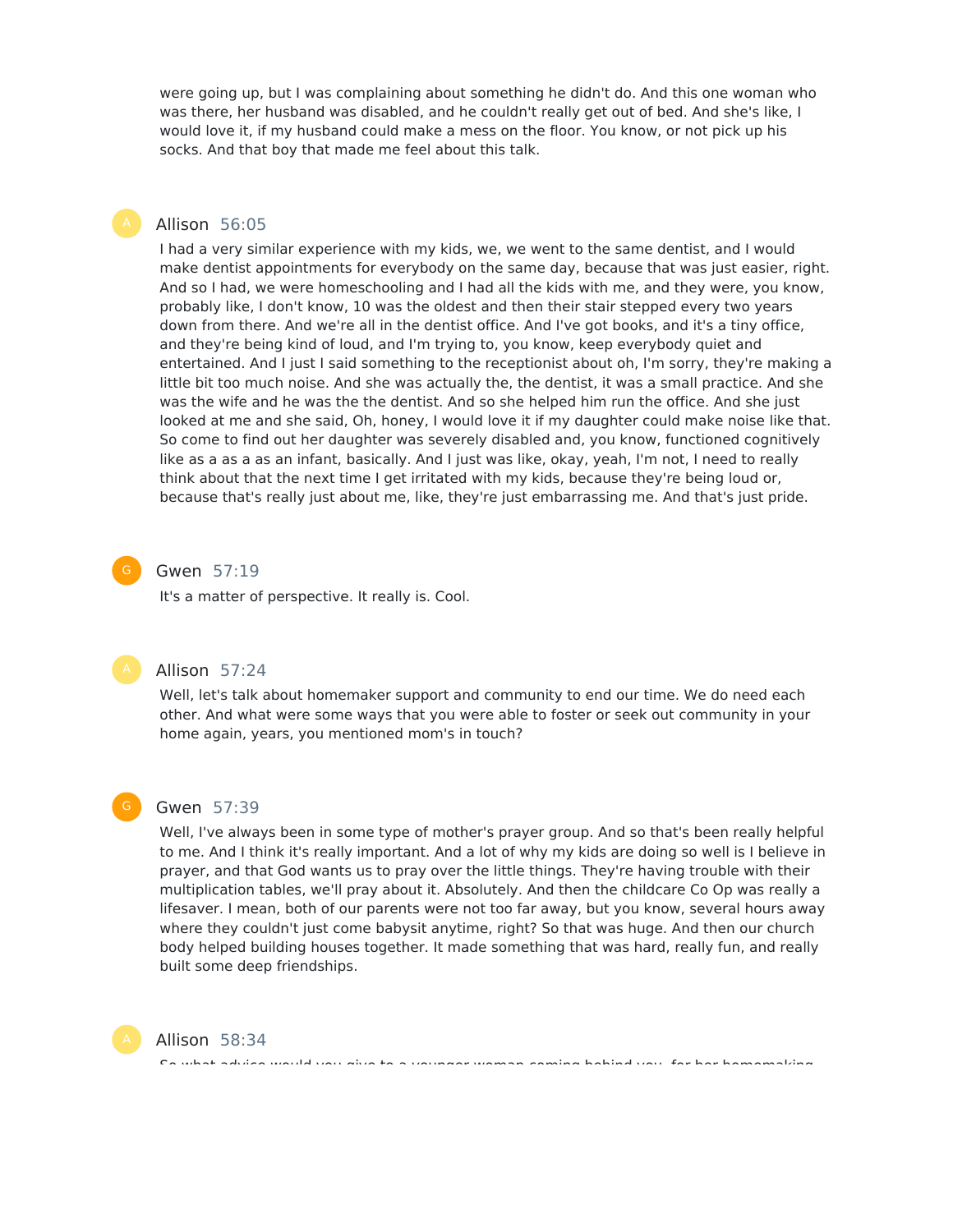So what advice would you give to a younger woman coming behind you, for her homemaking journey?

# Gwen 58:44

I would say don't expect to have things perfect overnight. To have a beautiful house and new furniture. I mean, most couples, I'm almost 60 years old. And this is the first time I've had brand new living room furniture. And so I think most couples, it takes decades to build that repertoire of the nice things that you have. And I remember my roommate in grad school, she got married, they went out and charged up their credit cards and their house looked fabulous. But they bought everything on the credit cards. And I was like even then back before I really knew about money and budgeting I thought I think they're gonna be sorry, they did that. So that's one thing. I don't know. Well, I think people have heard that story about the rocks in the jar. Or if you put the sand and the gravel in first, there won't be room for the rocks, which are the important things. So I think we need to identify what are the important things, what do I want my children to come away with? Or what do I want for my marriage, and make sure we make time And for that, and then fill in with the other stuff. And it'll and always works out when you do the most important things first. And then the last thing is just to remember that this world is not our home. I think that really keeps my perspective. Right.

# Allison 1:00:19

Those are good words of wisdom. Thank you. Thank you so much for sharing this.

# Gwen 1:00:25

I felt so nervous at the beginning, but

#### Allison 1:00:29

it wasn't too terrible. Oh. All right. I hope you have enjoyed this homemaker portrait of Gwen Cunningham. Okay, who else was ugly crying when she told the story about Jen and Paul meeting for the first time? Wow, what a beautiful story of redemption and restoration. And yes, as Gwen said, I know that not every adoption story ends so well. But there is one that always ends well, for those who seek it. Paul writes, in Ephesians, "God decided in advance to adopt us into his own family by bringing us to Himself through Jesus Christ. This is what he wanted to do. And it gave him great pleasure." And the apostle John has quite a lot to say about being adopted into the family of God, "But to all who believed him and accepted him, he gave the right to become children of God... See how very much our Father loves us forr he calls us his children. And that is what we are." You see, my friend, you may not have been separated from your birth parents, maybe you are. But all of us are separated from our Heavenly Father. And in his great love and compassion, he has made a way for us to be restored to him. But when the right time came, God sent His Son born of a woman subject to the law. God sent him to buy freedom for us who were slaves to the law, so that he could adopt us as His very own children. "And because we are His children, God has sent the Spirit of his Son into our hearts, prompting us to call out Abba, Father. Now you are no longer a slave, but God's own child. And since you